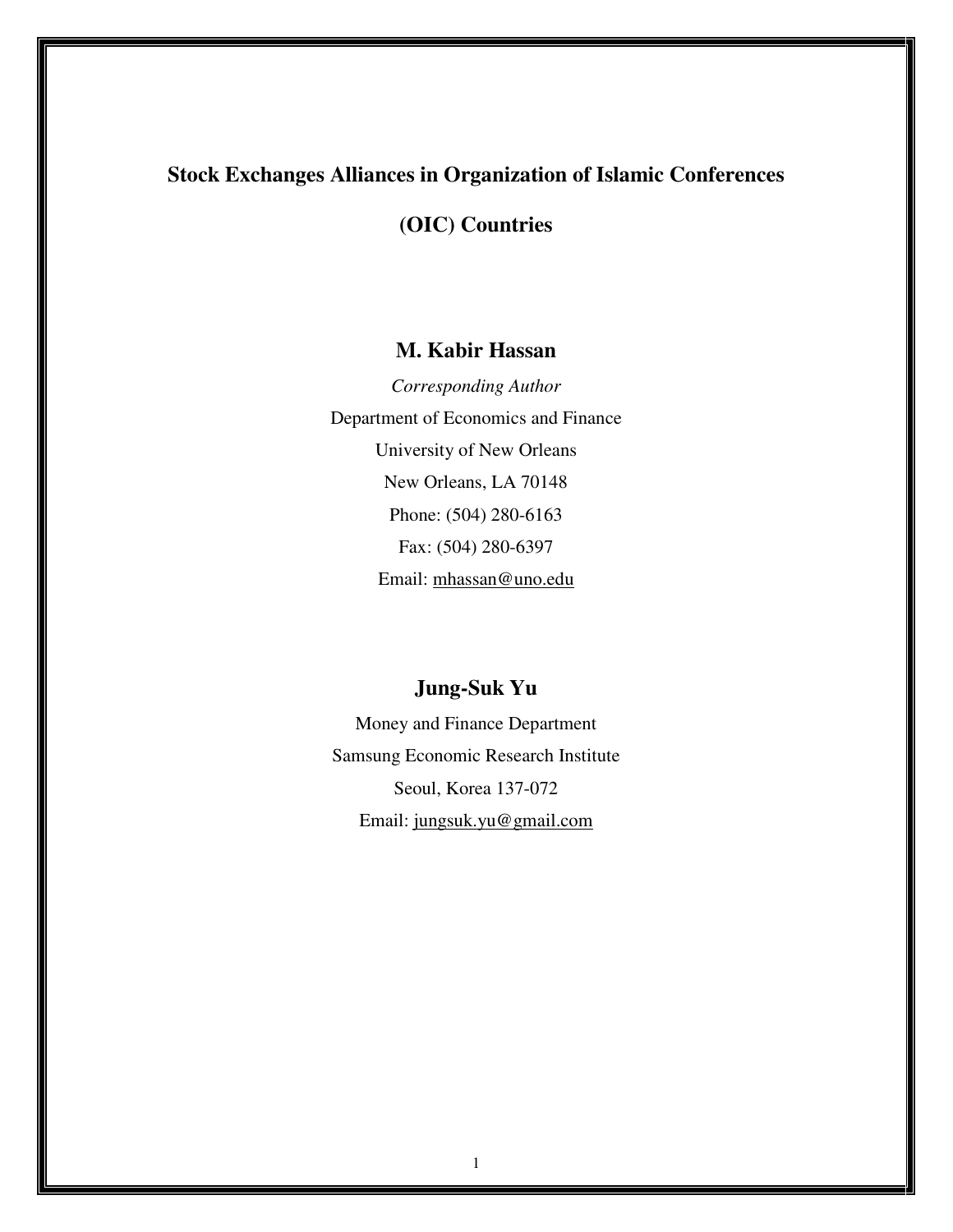# **Stock Exchanges Alliances in Organization of Islamic Conferences (OIC) Countries**

## **Abstract**

This paper examines the feasibility and economic benefits of stock exchanges alliances among OIC countries. Despite common Islamic culture, OIC local capital market conditions are heterogeneous depending on legal jurisdictions, income level and the maturity of stock market development. Therefore, in this paper, we suggest a set of internationally acceptable standards that aim to provide guidance for the development and implementation of policy irrespective of local differences so that they can form the basis for the development of sound stock exchanges in OIC countries. For the future development of OIC stock exchanges, we propose a bifurcated or two-tier system for blue-chips and small / medium-sized firms. That is, although small and locally operating firms will list shares at local exchanges, larger firms will rely on regional financial centers within Asian, Europe and MENA regions in the long term or a pan-OIC exchange irrespective of where this market will be located in OIC countries.

#### *JEL Classification*: F36, G15, G38

*Keywords*: Stock exchanges alliances, OIC capital markets, cross-border mergers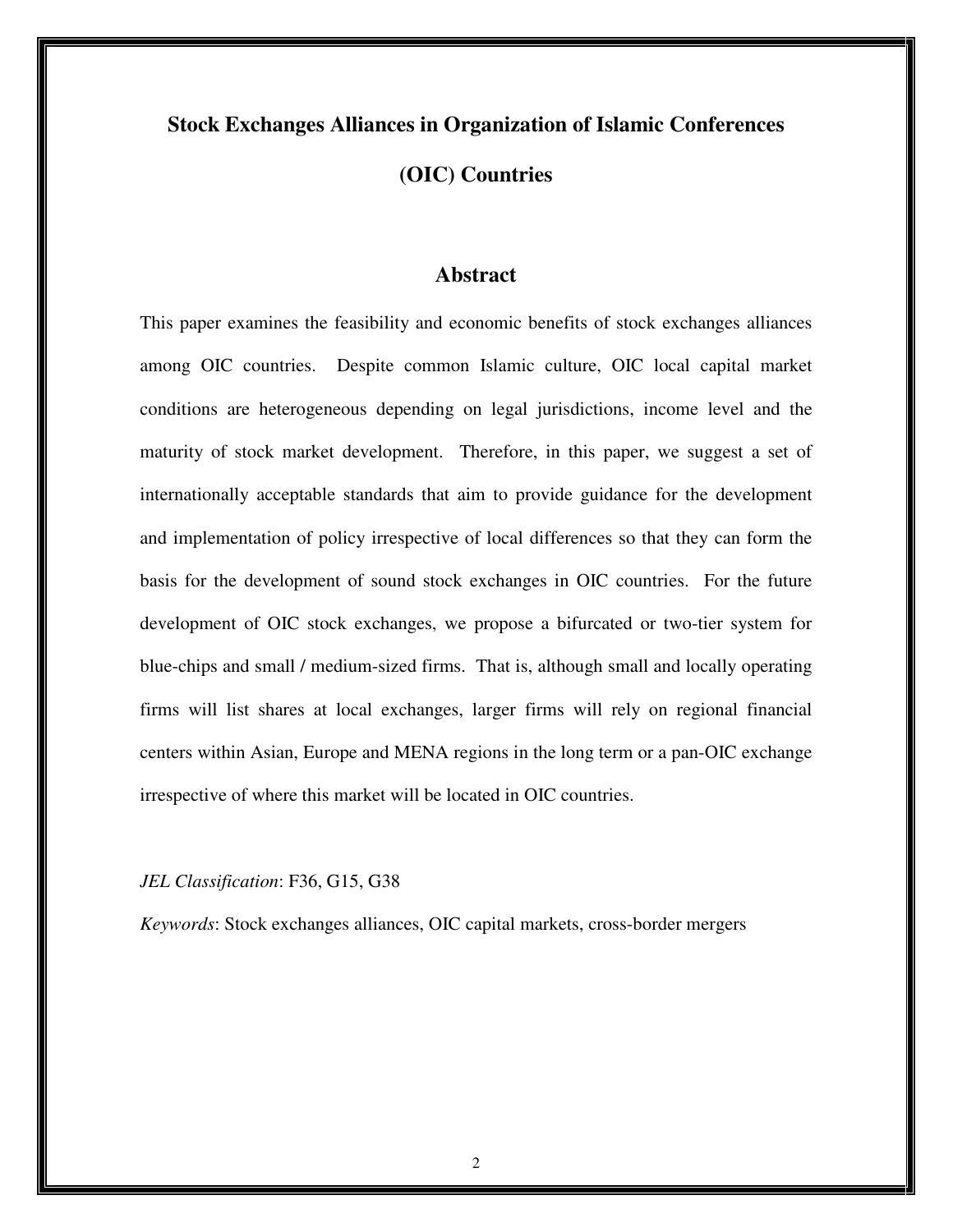## **1. Introduction**

 $\overline{a}$ 

Around the world, stock markets have been undergoing rapid changes in developed and developing countries over the past two decades. Tremendous competition has arisen among major stock exchanges to attract listings and trading volume. They have become increasingly global, with large increases in cross-border capital flows. Listing, trading, and new issuance are concentrating in fewer stock exchanges. Furthermore, trading floors and telephone networks are losing importance because transactions can be conducted via electronic trading platforms of stock exchanges and alternative trading systems<sup>1</sup> (ATSs) due to the recent advances in information and communications technology. As a result, harmonization in the rules for trading systems and stronger technological links have enabled any large corporation to list its stock and raise capital in the market that offers the most available financing, lowest costs, and best liquidity by allowing investors everywhere to access stock market services.

The global trends of consolidations among major stock exchanges are also remarkable. For example, Euronext N.V., the newly established pan-European exchange in 2000, deals with business in several countries including Amsterdam, Brussels, Paris, and Lisbon. The London International Financial Futures and Options Exchange (LIFFE) was also joined into Euronext system (called Euronext.liffe) in 2002, then became the world's biggest derivatives exchange. Most noticeably, Euronext N.V. and New York Stock Exchange (NYSE) group won endorsement for their merger of equals (NYSE

<sup>&</sup>lt;sup>1</sup> Alternative trading systems (ATSs) reduce transaction costs and provide real-time execution as well as access to global equity markets. In the US, about 10% of equity trading on the NYSE and 30% of NASDAQ volume are mainly handled by Electronic Communications Networks (ECNs, e.g., BrokerTec, REDIBook, E-Crossnet, and Archipelago etc.).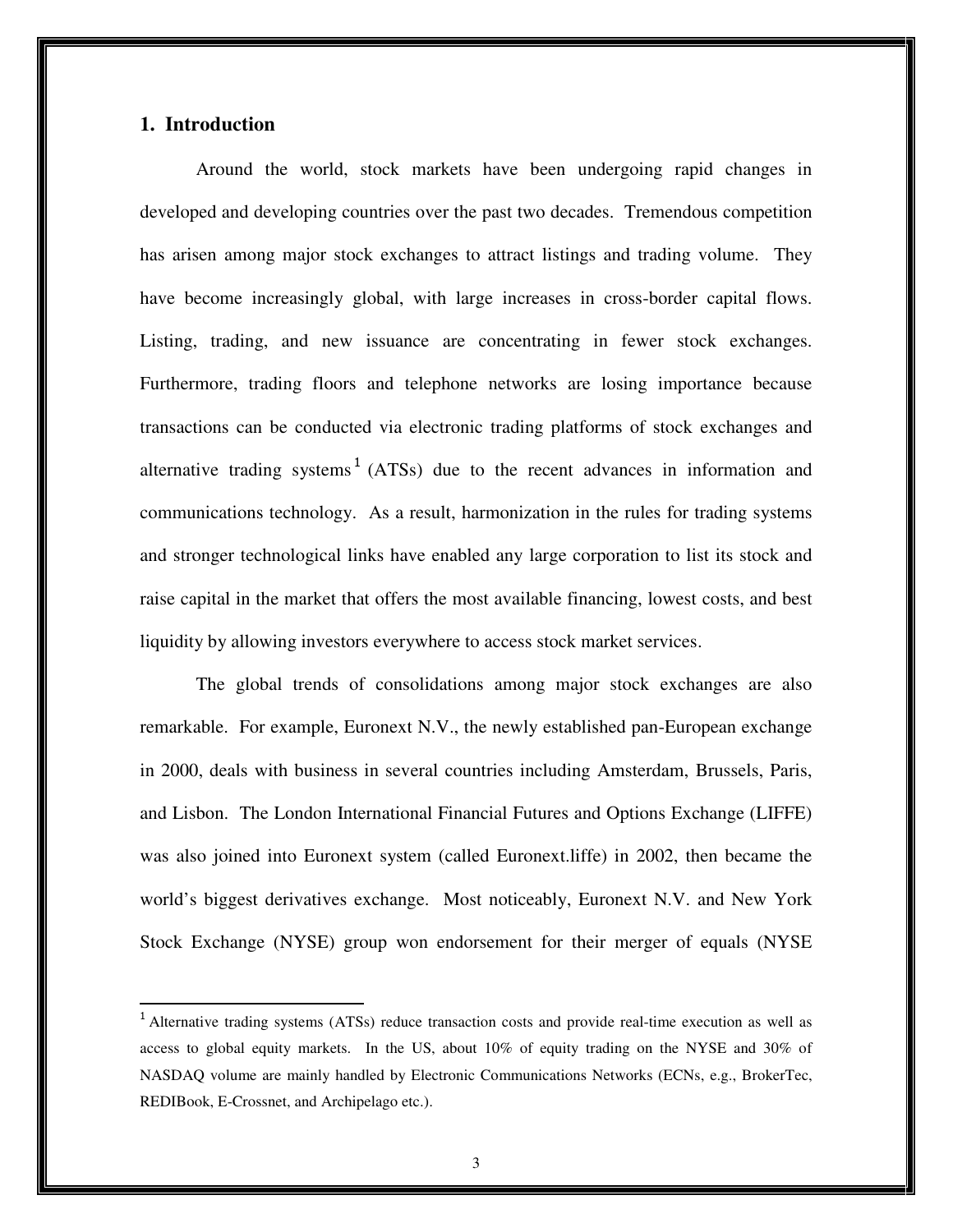Euronext) in June 2006 by removing a major hurdle for the first transatlantic stock exchange, producing significant benefits for shareholders, issuers and users. NYSE Euronext is now the world's most liquid marketplace, with average daily trading value of approximately \$100 billion ( $\epsilon$ 80 billion), and the world's premier listing venue, with total market capitalization of listed companies of \$27 trillion  $(\text{\textsterling}21,000 \text{ billion})$ .

These recent trends are starting to affect stock markets within Organization of Islamic Conference<sup>2</sup> (OIC) countries. As listed in Appendix A, Islamic Development Bank<sup>3</sup> (IDB) had the expert meeting in Jeddah, Saudi Arabia on 26-27 June 2004 on enhancing the capacity and integration of stock markets to promote intra-investment among OIC countries. Notwithstanding, in many of OIC countries, there still exist serious obstacles to stock market development including weak laws and regulations, slow progress on private sector development, a limited supply of institutional investors, and macroeconomic uncertainty.

With few exceptions, OIC countries have not participated in global consolidation waves and are still pursuing a 'made at home' strategy in developing their own stock exchanges. Furthermore, the strong home market preference found for many developed countries demonstrates how difficult it is to generate foreign trading volume within OIC stock markets since most OIC stock markets are small and illiquid even relative to most

<sup>&</sup>lt;sup>2</sup> The Organization of the Islamic Conference (OIC) is an inter-governmental organization grouping 57 mostly Islamic nations in the Middle East, North and West Africa, Central Asia, Southeast Asia, the Indian subcontinent and South America. Visit main OIC website (http://www.oic-oci.org/) to learn more about the role, the organizational chart, and OIC member countries.

<sup>&</sup>lt;sup>3</sup> The Islamic Development Bank (IDB, http://www.isdb.org/) has fostered the promotion of economic development and cooperation among its member countries as a primary objective in accordance with the principles of Shari'ah i.e., Islamic Law since its inception in 1976. The prospective member country should be a member of the Organization of the Islamic Conference (OIC).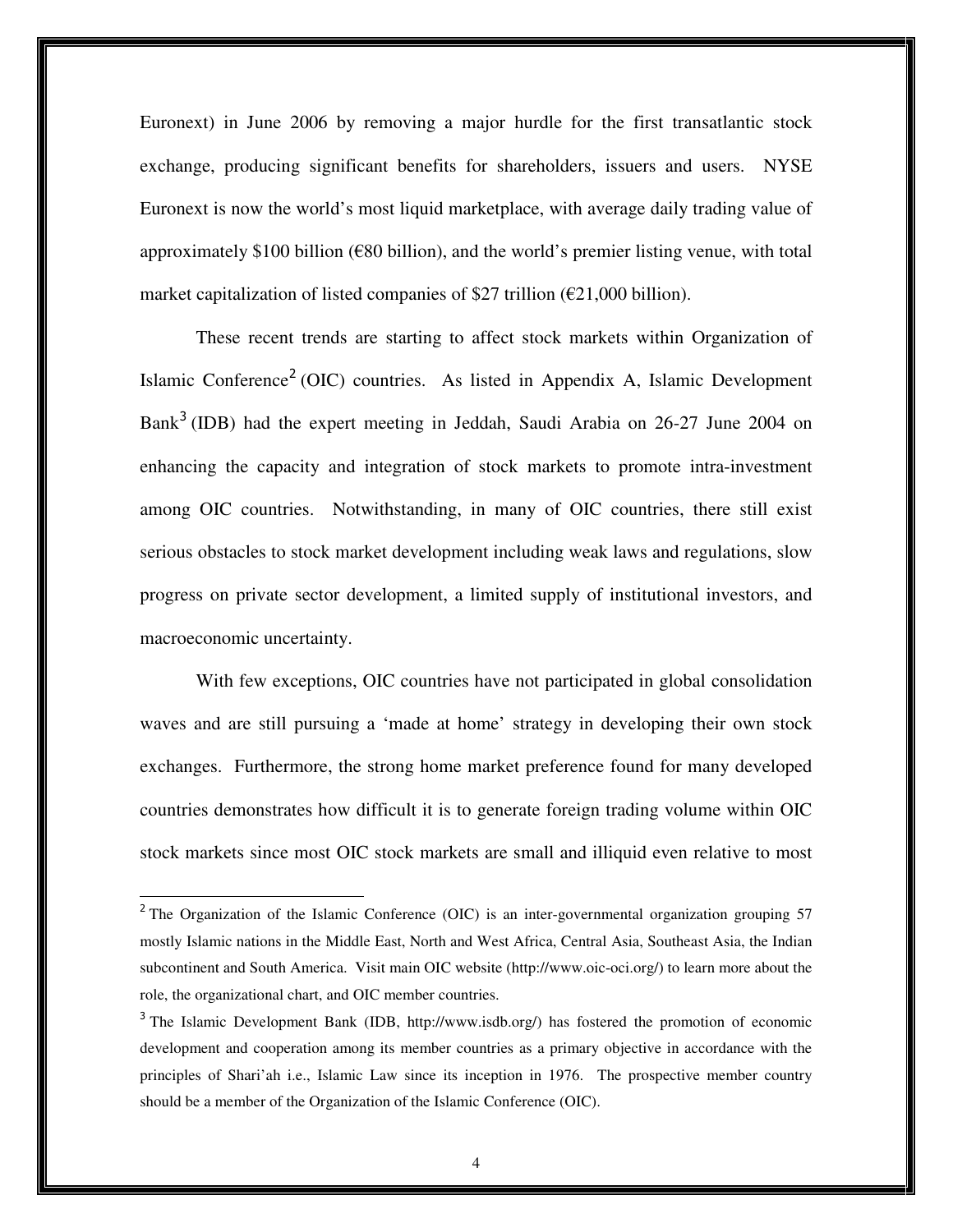emerging markets – let alone compared to developed markets. Therefore, Claessens et al. (2000) point out that many of these 'import substitution' approaches in developing stock markets are doomed to fail. Recently, Claessens et al. (2003) suggest the following three survival options – self-survival strategy, linkages, and mergers – for stock exchanges in Central and Eastern European Countries (CEEC), which also provide useful strategic implications with OIC countries.

- *Self-survival strategy* seeks to prosper by themselves by reducing costs and increasing revenues of their own exchanges.
- *Linkages* try to establish some form of cross-border linkages with other exchanges to achieve cost savings from many different sources (economy of scale, sharing system for equity trading, and harmonizing rules and requirements between the exchanges with respect to trading and membership).
- *Mergers and acquisitions* (M&A) merge with, or are taken over by, one or more other exchanges. Mergers hold clear advantages over any linkage due to the irrelevancy of gain distribution, higher credibility, solid and sound cooperation. Two well-known examples of mega-mergers among cross-border exchanges are NOREX<sup>4</sup> and NYSE Euronext.

<sup>&</sup>lt;sup>4</sup> The NOREX implements a common system for share trading and harmonizes the trading and membership rules and regulations for exchanges in different countries. As of 27 September 2004, securities from Sweden, Denmark, Norway, Iceland, Finland, Estonia and Latvia can be bought and sold through one and the same SAXESS trading system in OMX Exchanges marketplaces in Finland, Estonia and Latvia. Following this development, the stock exchanges of the Nordic and Baltic countries now represent a single market for securities trading in practical terms. The actual implementation of the NOREX alliance involved a mixture of formal mergers between exchanges – illustrated by the merger of the Swedish OM and the Finnish HEX exchanges, and the proposed merger of the resulting exchange with the Danish Stock exchange (a letter of intent was signed in November 2004) – and a number of cooperation agreements.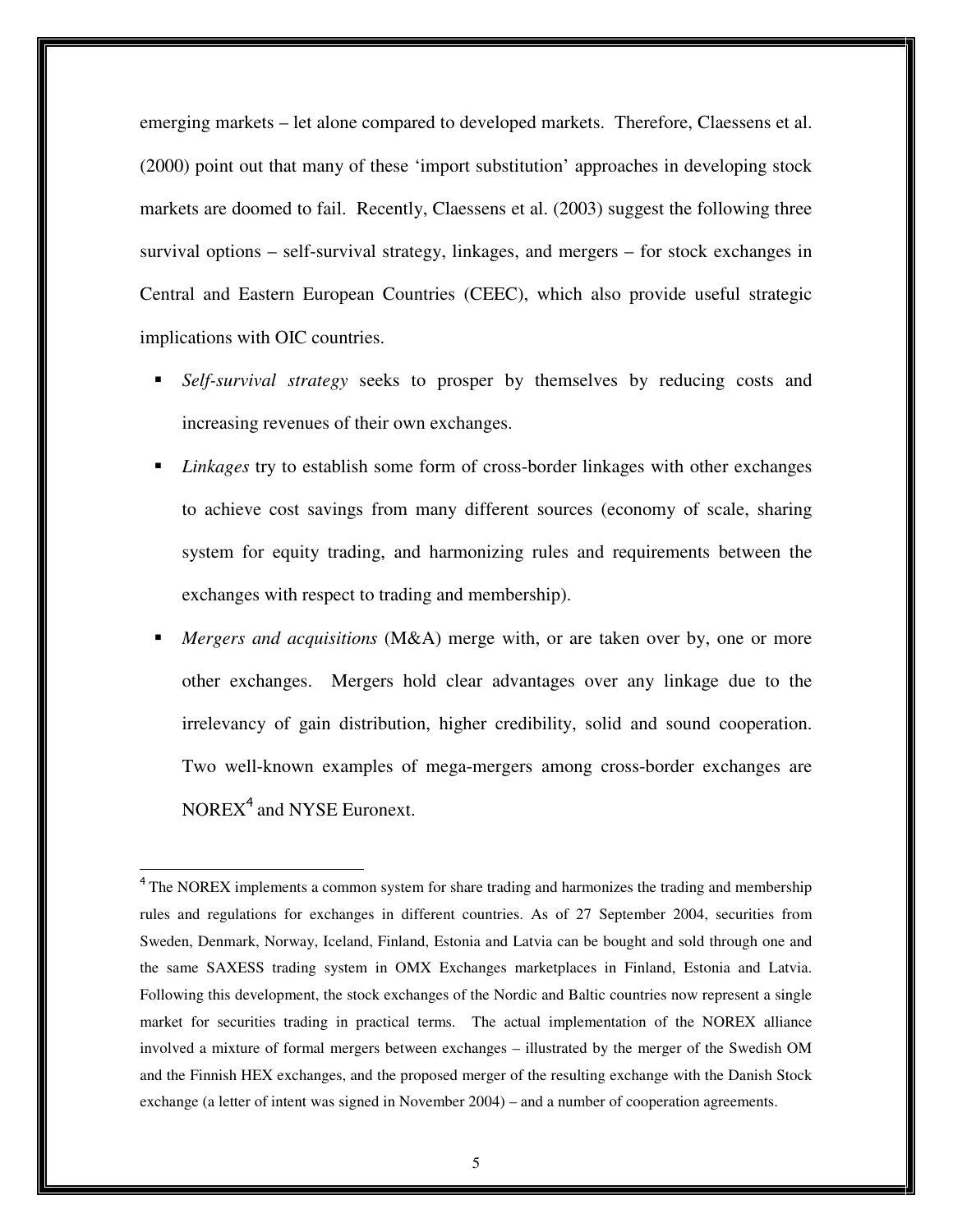Although OIC countries share common Islamic culture, regulatory and supervisory arrangements vary between jurisdictions with different legal traditions. Furthermore, local capital market conditions (financial resources, available human capital etc.) are also heterogeneous depending on income level and the maturity of stock market development. Therefore, in this paper, we consider a set of internationally desirable or acceptable standards that aim to provide guidance for the development and implementation of policy irrespective of local differences so that they can form the basis for the development of sound stock exchanges in OIC countries. Furthermore, we try to answer the following important strategic questions. Is it possible for OIC stock markets to achieve the economies of scale and scope needed to compete internationally alone? If not, do they need to join cross-border stock exchanges alliances for survival?

In sum, we expect the emergence of a bifurcated exchanges system, global and local, where blue-chip firms with large market capitalization will be traded or cross-listed in the global stock markets such as London Stock Exchange (LSE) or NYSE Euronext due to migration<sup>5</sup>, but stocks in small and medium-sized companies will continue to be traded in local national stock markets within individual OIC countries. We understand that there surely exist various potential advantages of consolidation among OIC stock exchanges – a standardization of trading platforms across exchanges, an increase in market liquidity, and a reduction in market fragmentation – to help minimize the costs and problems associated with cross-border trading in OIC countries.

<sup>&</sup>lt;sup>5</sup> 'Migration' means that internationalization induces a shift in the trading of international firms out of the domestic stock exchanges and into international stock exchanges because international stock markets have higher trading volumes and lower transaction costs.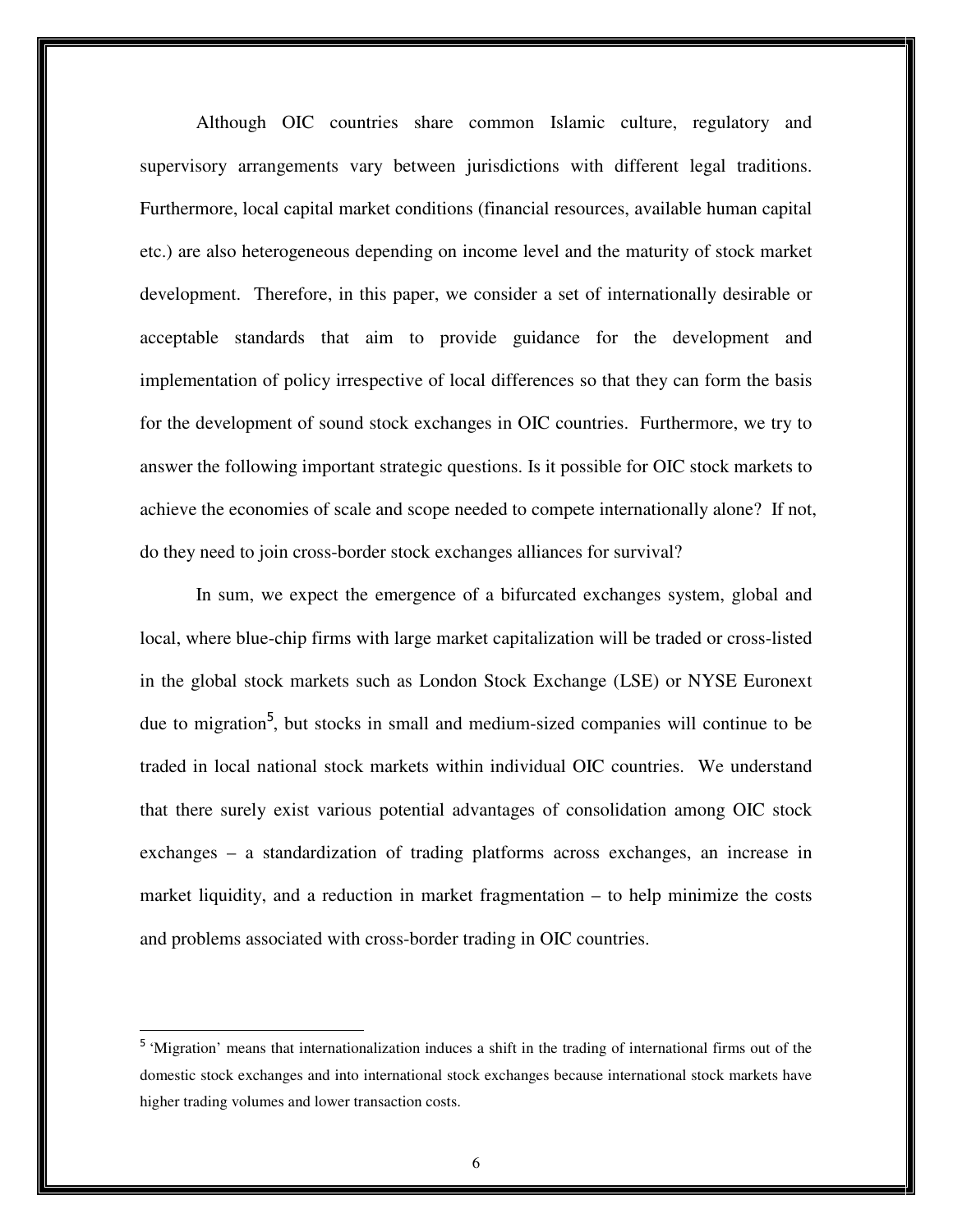Nonetheless, in reality, various impediments to consolidation persist, such as cross-country legal and regulatory differences, changes in corporate governance, high information costs, home country bias<sup>6</sup>, and widespread fragmentation of clearing and settlement systems among OIC countries. Most of all, there still remains an issue of nationalism and protectionism, also called the 'national airline syndrome<sup>7</sup>. Therefore, as matters now stand, it is hard to achieve a single Islamic-based stock exchange or crossborder mergers among OIC stock exchanges on a large scale in the short term. Instead, OIC countries will need to concentrate on creating the market conditions that allow firms to issue and trade shares efficiently, such as improving shareholder rights and the quality of local legal systems. They will also need to enhance corporate governance, accounting, listing and other rules, up to the standards of the international financial markets. In some OIC countries, enforcement of securities market regulation will also need to be strengthened. However, in the long term, we expect that OIC stock markets progress toward a more unified capital market or several regional financial centers by creating the cross-border merging of stock exchanges along with a consolidation of clearing and settlement systems.

This paper is organized as follows. In Section 2 we review the literature on the economic effects of globalization among major stock exchanges together with benefits and challenges facing stock exchanges alliances. Section 3 describes the OIC countries data and econometric analysis to justify the empirical implications and policy

<sup>&</sup>lt;sup>6</sup> The 'home country bias' in portfolio selection refers to the tendency of investors to predominantly hold locally-listed securities, thereby foregoing opportunities to diversify their portfolios by holding foreign assets.

<sup>&</sup>lt;sup>7</sup> Although many national airlines perennially lose money, each country tends to have a national airline. Similarly, each country also has a strong desire to have its own regulation of a national stock exchange.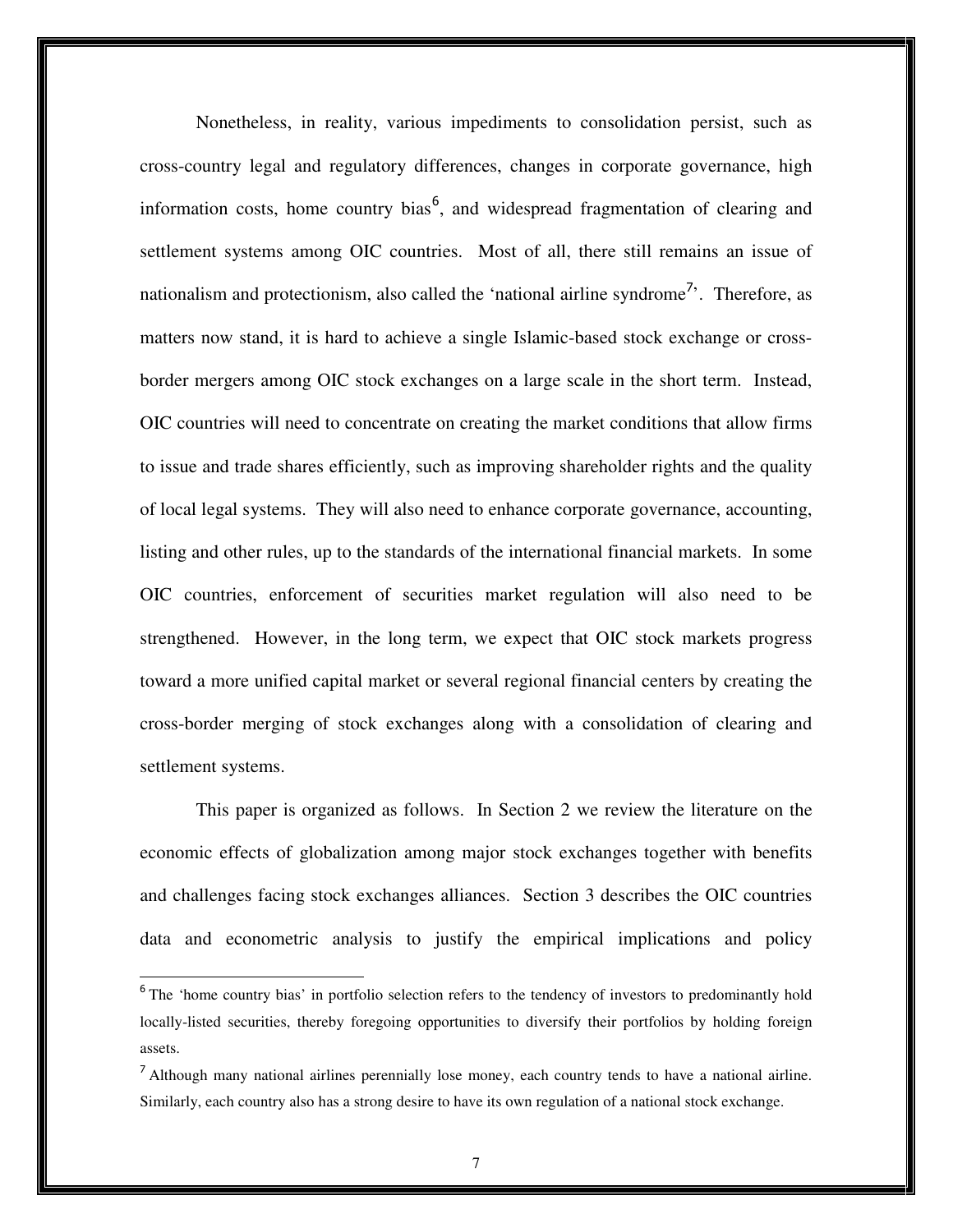recommendations. Then, we suggest feasible policy guidelines based on empirical results and current OIC capital market conditions in Section 4. Section 5 provides conclusions.

#### **2. Literature review on the globalization and stock exchanges alliances**

## *2.1. The mixed economic effects of globalization efforts in stock exchanges*

The empirical evidence of economic effects on the internationalization of stock markets varies considerably among individual countries and has been in a longstanding disagreement among academicians and policy makers. For example, Levine and Schmukler (2006) argue that when a firm cross-lists or issues depositary receipts  $8$  (DRs) in an international stock exchange (e.g., the NYSE or LSE), the trading of the firm's shares tends to migrate out of the domestic market and into the more advanced international market, which hurts the liquidity of domestic firms. Therefore, the concern among policy makers in emerging stock markets is that internationalization has a negative impact on domestic stock market liquidity and trading volumes, impeding stock market development and potentially lowering future economic growth (King and Levine, 1993; Khan and Senhadji, 2000).

<sup>&</sup>lt;sup>8</sup> A depositary receipt (DR) is a type of negotiable (transferable) financial security that is traded on a local stock exchange but represents a security, usually in the form of equity, which is issued by a foreign publicly-listed company. One of the most common types of DRs is the American Depositary Receipt (ADR), which has been offering companies, investors and traders global investment opportunities since the 1920s. Since then, DRs have spread to other parts of the globe in the form of Global Depositary Receipts (GDRs) (the other most common type of DR), European DRs and International DRs. ADRs are typically traded on a U.S. national stock exchange, such as the New York Stock Exchange (NYSE) or the American Stock Exchange (ASE), while GDRs are commonly listed on European stock exchanges such as the London Stock Exchange (LSE). Both ADRs and GDRs are usually denominated in U.S. dollars, but can also be denominated in euros.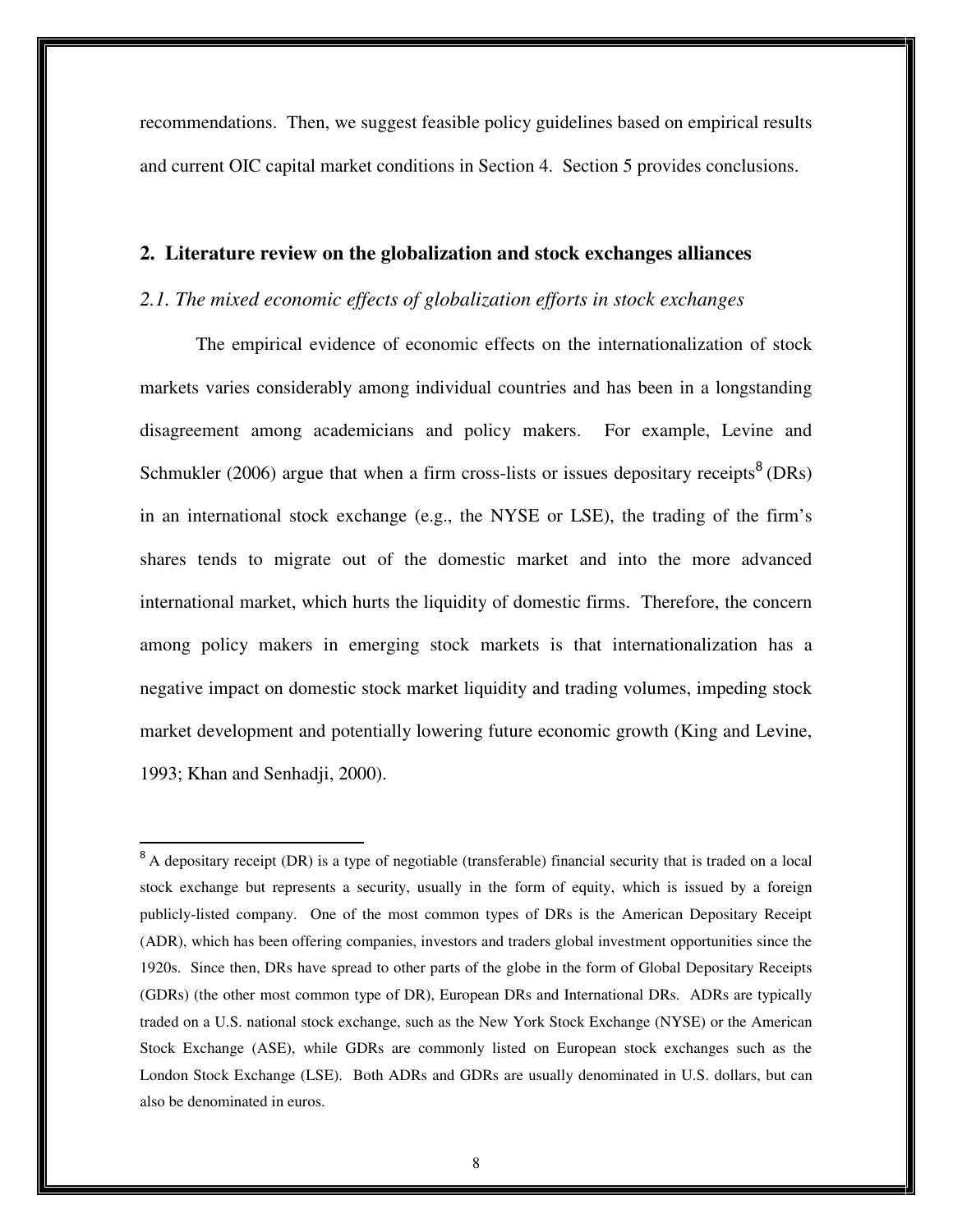On the other hand, the empirical evidence does not support the fear that foreign investment liberalization will impede domestic stock market development (For a survey of empirical literature, see Karolyi, 1998). For example, the cross-listings and using depositary receipts in Central and Eastern Europe (CEEC) exchanges on international stock exchanges added credibility to the privatization process, and in that way had positive feedback on the incipient local CEEC stock markets (FEAS, 2001). In addition, the lack of information, capital controls, legal restrictions, discriminatory taxation, and liquidity in emerging stock markets are important barriers to investing in these markets. Therefore, in many developing countries, obstacles often prevent foreign investors from entering the local market. A company can overcome this challenge by cross-listing or issuing a depositary receipt and still encourage investment from abroad without having to worry about barriers to entry that a foreign investor might face.

 To better interpret the mixed economic effects on globalization experience across individual countries, Hargis and Ramanlal (1998) develop a theoretical model to examine the impact of international cross-listing on domestic market liquidity and trading volume. Contrary to fears of policy makers in emerging markets, they find that cross-listing on larger more transparent markets, from smaller less liquid markets with greater foreign ownership restrictions, show the greatest enhancement in domestic stock market development because the potential to increase shareholder base is also an important factor for stock market development. More recently, Lau and Mclnish (2002) also find that cross-listing thus far has resulted in a "win-win" situation with volume and liquidity improving in the domestic market even though the foreign market dominates trading.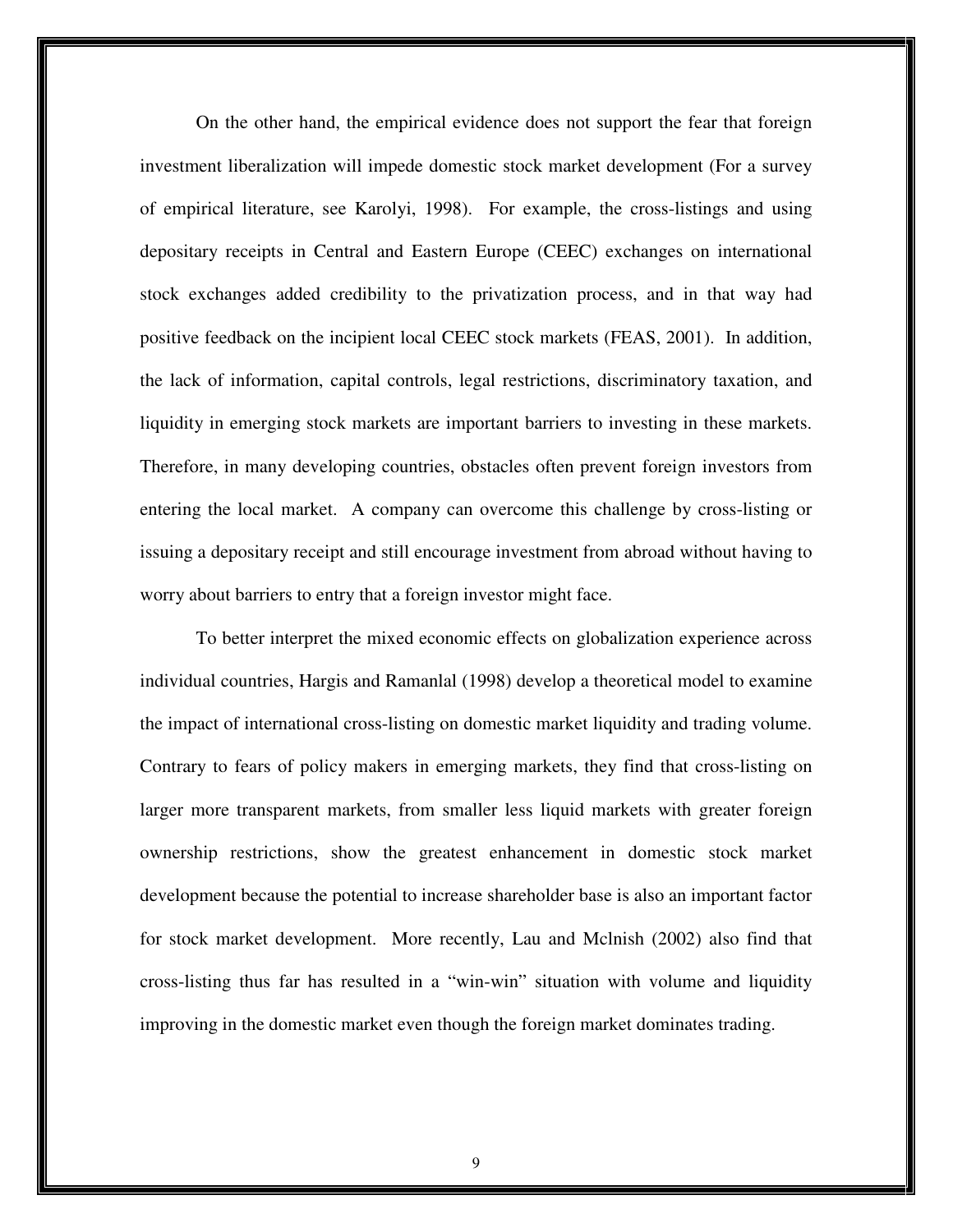*2.2. Potential benefits and challenges facing cross-border stock exchanges alliances* 

The integration of stock exchanges produces a number of significant efficiency gains by eliminating the duplication of costly infrastructure, thus reducing the average cost of producing a trade (Cybo-Ottone et al., 2000; Steil, 2001; McAndrews and Stefanadis, 2002; Goldberg et al., 2002; Claessens et al., 2002; Ramos, 2003). For example, accessing a single trading platform instead of two (or more) allows market professionals to save on the hardware, software and skilled human capital necessary to access and monitor separate trading platforms. Integration also allows investors to trade more diversified portfolios, in some cases overcoming the fact that they were previously unaware of the existence of some securities. In addition, integration of national exchanges and the ensuing increase in cross-border trading increases liquidity, as reflected by lower bid-ask spreads, greater trading volumes, and lower volatility.

For example, the creation of a single trading platform made it possible for Euronext N.V. to reduce its operation costs and eliminate the duplication of infrastructure and IT investments across the individual exchanges in Amsterdam, Brussels, Lisbon and Paris. Studies also show that as a consequence of full integration of stock markets, the cost of equity capital for the companies attracting capital through stock exchanges as well as the cost of settling securities transactions will decline by an average of 50 basis points. The European economy may, in turn, grow at an annual rate of 1.1%, thanks to more efficient financing of the economy (London Economics, 2002).

For theoretical work, Di Noia (2001) uses the economic theory of network externalities and a simple-game theoretical framework to explore the issue of competition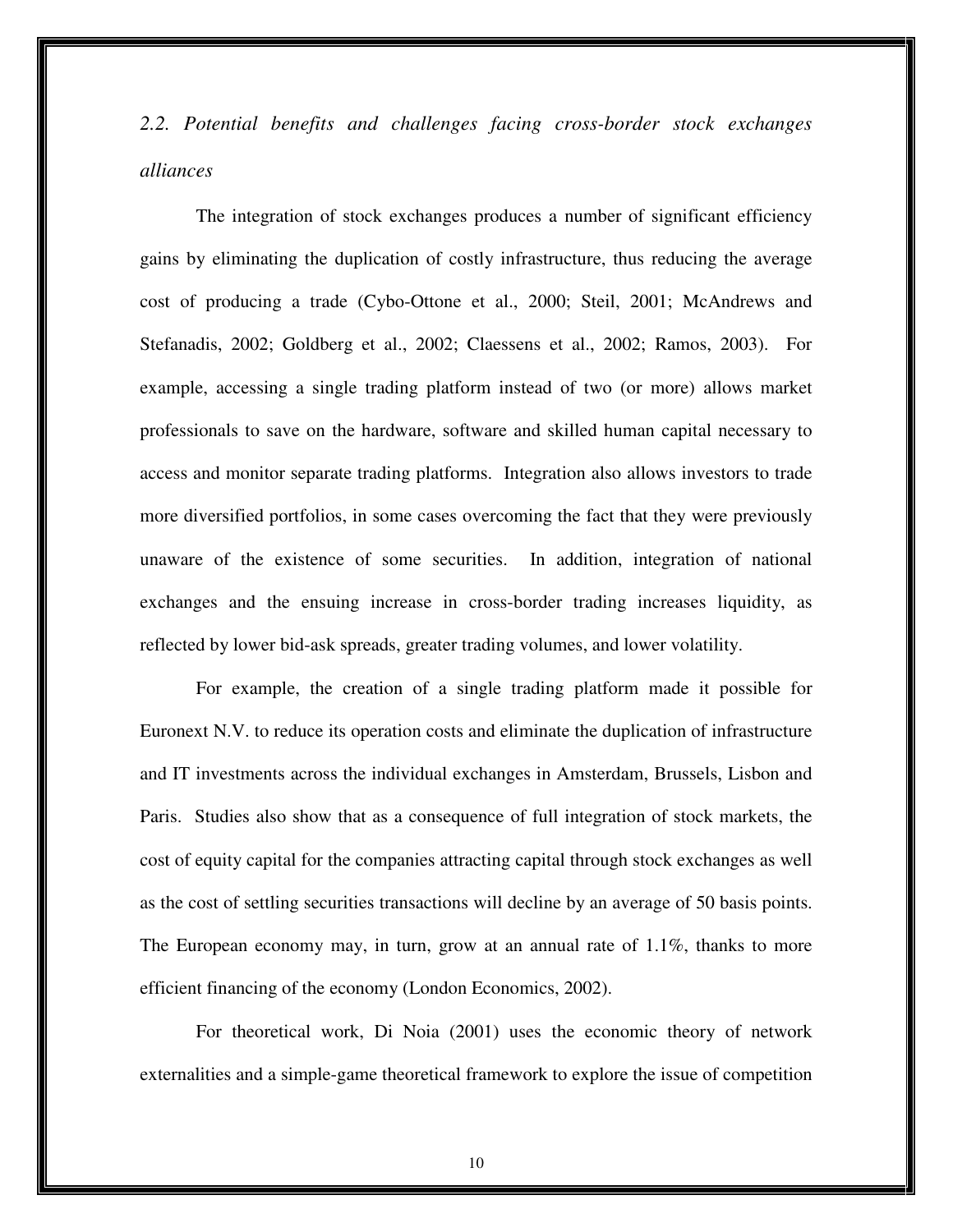among stock exchanges and the possibility of consolidation in the European stockexchange industry. Di Noia strongly argues that a merger is a clear strategic option for exchanges because it improves welfare, consumer surplus, and total profits as well. This paper also suggests that regulation should guide or favor a merger, eliminating all obstacles to listing and delisting in exchanges and to trading, implementing, in full, remote access; public and exchange regulators should avoid discrimination among national firms and intermediaries and foreign ones. This paper further shows the existence of equilibria where exchanges may decide to achieve full compatibility through implicit mergers<sup>9</sup> and remote access, specializing only in trading or listing services.

However, in reality, of the many attempts at cross-border cooperation between exchanges that have been proposed, few have been implemented, and of those that have been realized, most have failed due to the technological issues as well as governance structures (For the detailed examples of dropped deals, refer to Cybo-Ottone et al., 2000; Steil, 2001; Claessens et al., 2003). In the similar vein, integrating the cross-border exchanges is not an easy task. For example, prior to the creation of Euronext N.V., there were separate trading and clearing platforms in each geographic market. The trading platforms in Brussels and Paris were relatively similar, but differed significantly from the platform used in Amsterdam. Since November 2003, the users of the Paris, Brussels, Amsterdam, and Lisbon exchanges have operated on a single trading platform and a single clearing platform.

<sup>&</sup>lt;sup>9</sup> An implicit merger between exchanges consists of an agreement between two exchanges such that the securities, originally listed in one exchange, are listed by the other one, and remote access is offered to the traders of each exchange, with reciprocity and without further requirements.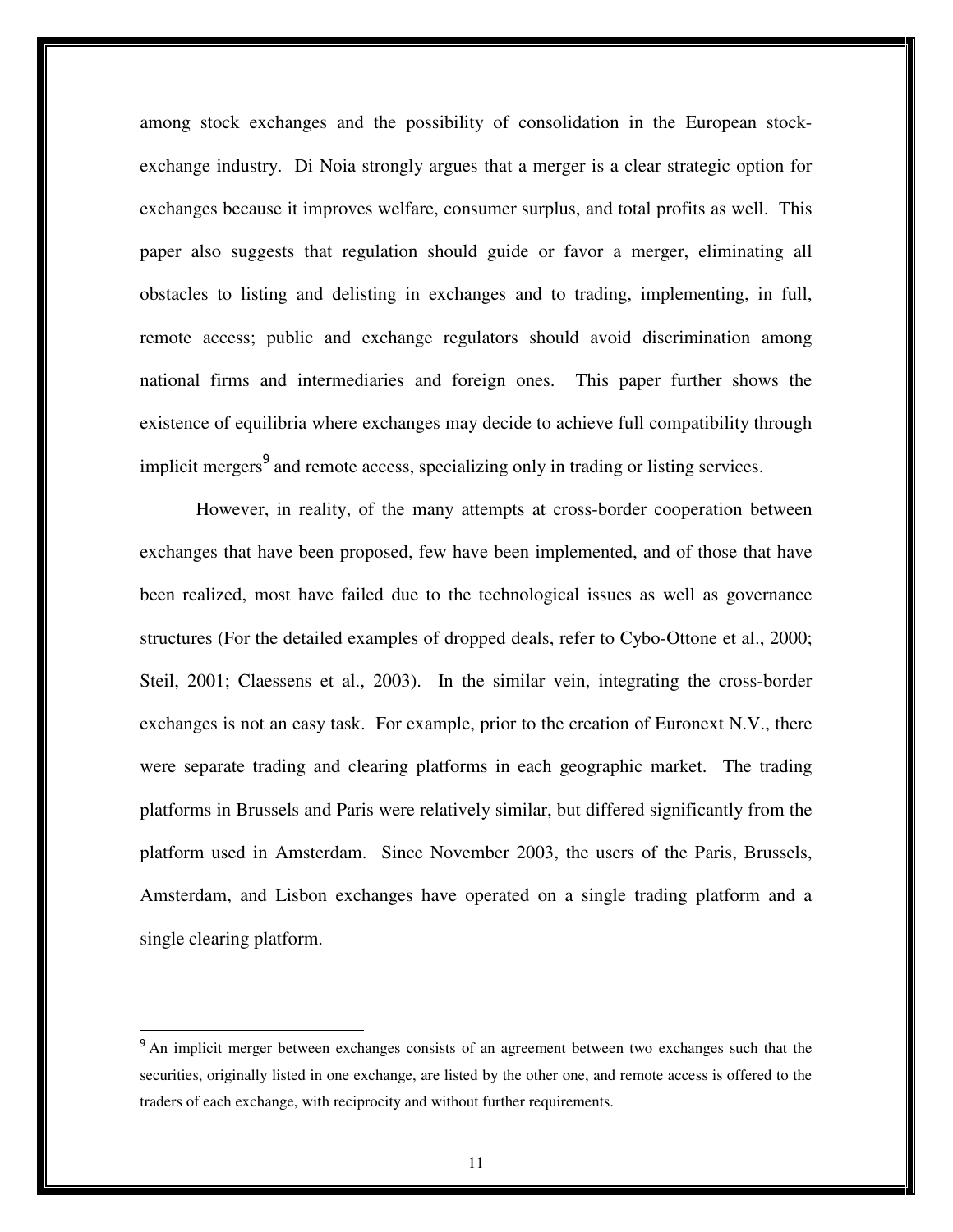For NOREX, there is an episode of the failed merger negotiations between the three Baltic stock exchanges and the NOREX alliance before a full-fledged implementation of NOREX with a number of cooperation agreements in 2004. Although the merger was likely to increase the liquidity of the listed stocks and provide better capital raising opportunities for the listed local companies, these improvements occurred gradually only for the largest companies. So, the Baltic stock exchanges generated trading fees that could not justify acquisition of the required new and expensive trading system SAXESS. These factors together created little incentives for both parties to proceed with the merger and bear the integration costs that were unlikely to provide fast enough payoff. Therefore, we learn, from the experience of Euronext N.V. and NOREX mergers, that cost efficiencies created by consolidation of a trading platform should be sizeable, timely, merger-specific, and passed on to users.

#### **3. Data and econometric analysis**

 $\overline{a}$ 

#### *3.1. Data and characteristics of OIC stock exchanges*

We categorize 57 OIC countries into different geographical regions and income groups based on World Bank classifications from *World Development Indicators* 2006 (WDI) database as in Appendix B to examine the feasibility of OIC stock exchanges alliances depending on their current economic conditions and financial infrastructure. To achieve this goal, we collect the following monthly S&P/IFCG price indexes<sup>10</sup> of 15 OIC

<sup>&</sup>lt;sup>10</sup> According to Standard & Poor's S&P/IFCG index stock selection guidelines, S&P/IFCG price indexes should be well-diversified across different industries and are intended to represent the performance of the most active stocks in their respective stock markets and to be the broadest possible indicator of market movements.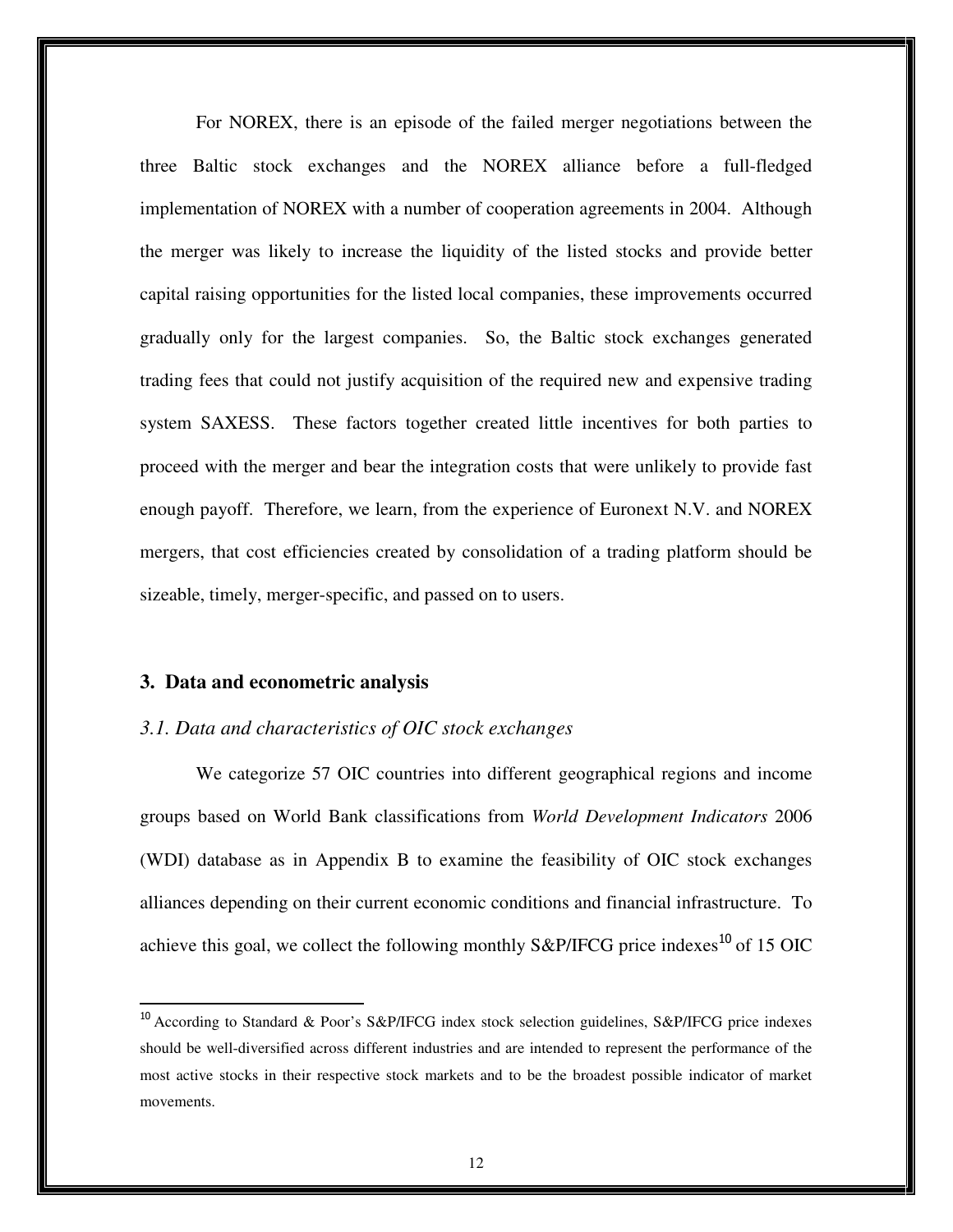stock markets from January 1999 to March 2003 due to the data availability and their vital economic role to the international community through oil exports, tourism, and financial markets. (a) East Asia & Pacific: Indonesia and Malaysia, (b) Europe & Central Asia: Turkey, (c) Middle East & North Africa: Bahrain, Egypt, Jordan, Lebanon, Morocco, Oman, Saudi Arabia, and Tunisia, (d) South Asia: Bangladesh and Pakistan, (e) Sub-Saharan Africa: Nigeria and Côte d'Ivoire.

When indices are expressed in local currencies, part of the index volatility is induced by monetary phenomena such as changes in anticipated and actual inflation rates. To avoid interpretation problems, all monthly S&P/IFCG price indexes are denominated in US dollars. The source of OIC countries data is the Emerging Markets Data Base (EMDB) published by Standard & Poor's. Most OIC countries belong to low or lowermiddle income groups based on World Bank classifications, especially in South Asian and Sub-Saharan African regions. Even in the same OIC members, many of oil-rich kingdoms are classified as high-income non-OECD or upper middle income groups as listed in Appendix B.

In Table 1, we provide characteristics of OIC stock exchanges. Although endowed with high potential for development, the OIC stock exchanges in general are afflicted with comparatively low levels of liquidity reflected in the form of the low number of listed companies, low (market capitalization / GDP) ratio or low (trade volumes / market capitalization) ratio.<sup>11</sup> Furthermore, there were only a few changes in

<sup>&</sup>lt;sup>11</sup> Unlike other OIC stock markets, we find that the Traded/Cap ratio in Pakistan has been recently exploding. The Pakistan stock market has gone through an unusual times of speculative trading during 2003 and the stock market tumbled more than 40%. Standard & Poor's EMDB database provides market capitalization (\$2875.4 million) and traded values (\$7716.12 million) in 2003, resulting in Traded/Cap ratio  $(268.35\%).$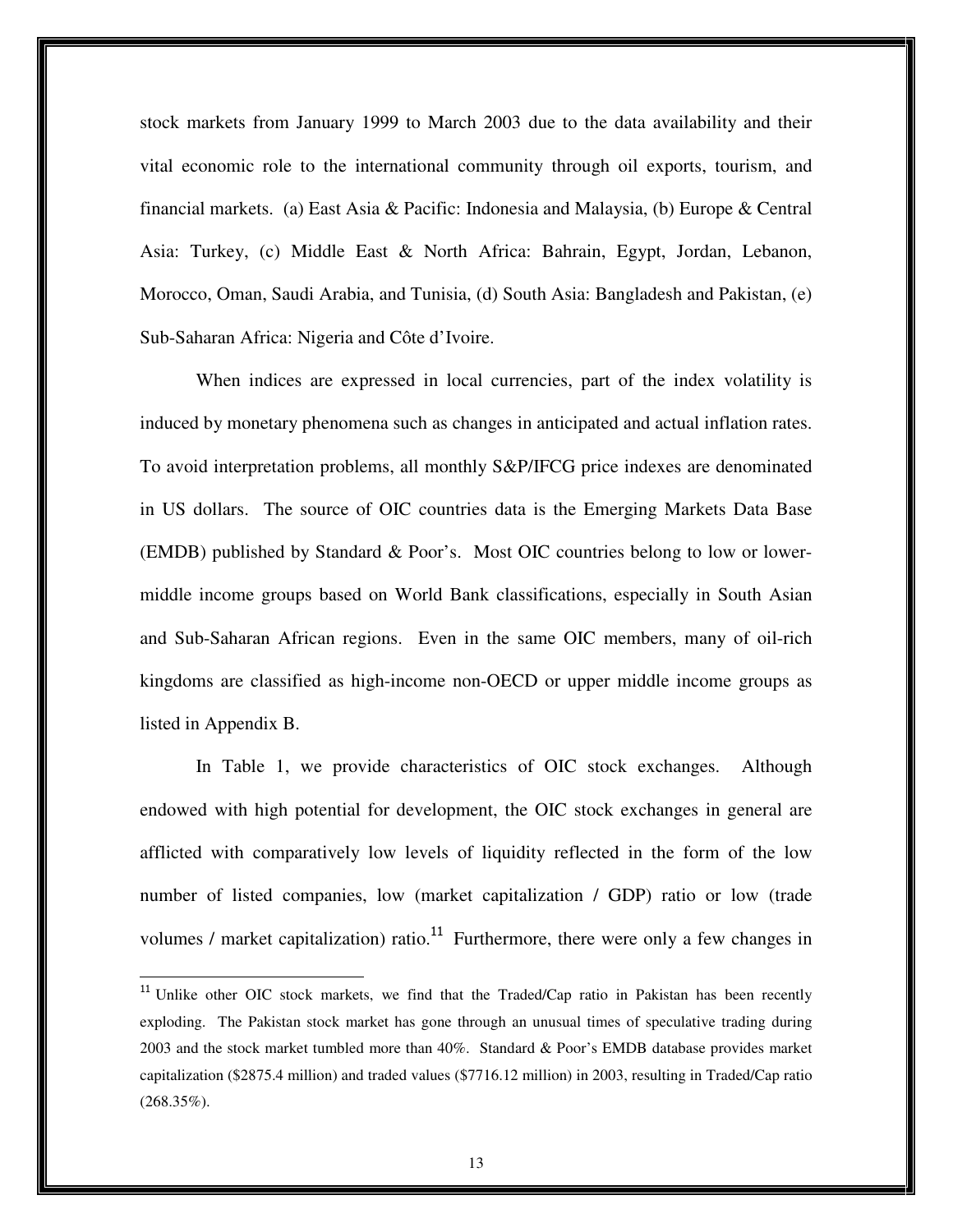the number of listed domestic companies with minor exceptions during our sample periods. In fact, low liquidity in OIC stock markets could be attributed mainly to the regulatory frameworks which are yet to be developed and the macroeconomic risks the investors assign to those markets. Among the other causes that explain the shallowness of those markets, the following points could also be mentioned: lack of adequate flow of financial information, lack of product differentiation (scale of economies, differentiation of services), existence of cross-country legal and regulatory differences (differences of listing requirements, accounting diversity), high information costs, cultural and linguistic differences and geographic diversity (SESRTCIC, 2005 and 2006).

In Table 2, we also report summary statistics of monthly S&P/IFCG price index returns in U.S. dollar denominations for 15 OIC stock markets. During our sample periods, most OIC stock markets experienced severe stock markets fluctuations. Turkey and Indonesia have the highest uncertainty in their monthly stock market movements out of OIC stock markets, evidenced by standard deviations of 21.64% and 14.54%. Maximum (minimum) monthly returns for Turkey and Indonesia are 71.29% (-40.52%) and 40.67% (-21.48%), respectively. The Jarque-Bera statistics show that, all of the monthly index returns for OIC stock markets are far from normally distributed except Indonesia, Turkey, Morocco, Saudi Arabia, Bangladesh, and Pakistan.

#### *3.2. Econometric methods and analysis*

The main idea behind a stock market alliance is to tap the capital markets of the region without sacrificing any returns. If the risk-return combinations in each market are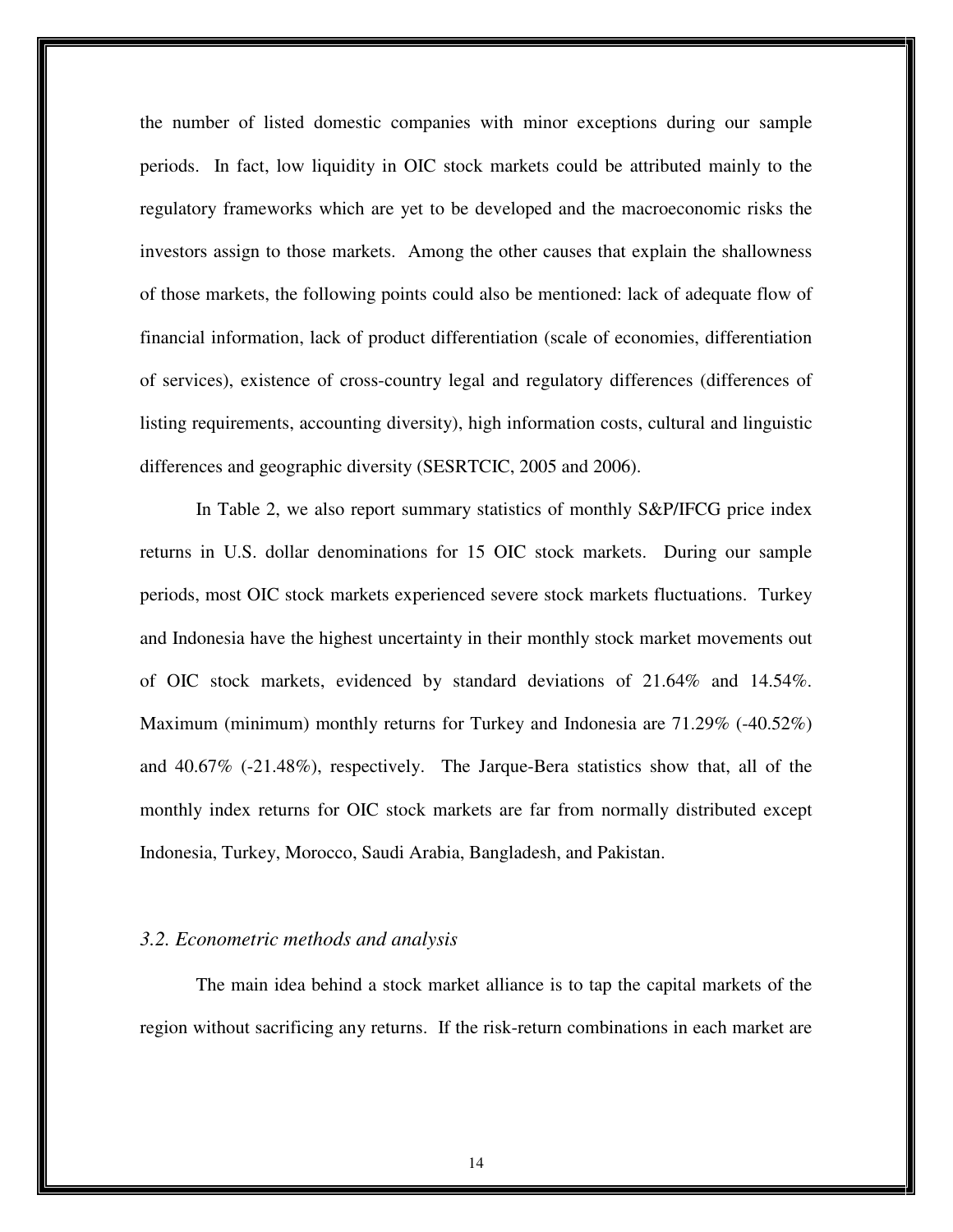strongly correlated  $12$ , a case can be made for strong alliance without one market dominating another market. Therefore, to examine the feasibility of cross-border alliance among OIC stock exchanges, we investigate different co-movements and degree of stock market integration among OIC countries by performing Johansen and Juselius (1990) cointegration tests<sup>13</sup> to study whether stock exchanges alliances will be a good idea in terms of capital market integration among OIC countries. Through cointegration analysis, we highlight the dynamic co-movement among OIC stock markets and the adjustment process towards long-term equilibrium. To start with, we apply two unit root tests, the augmented Dickey-Fuller (ADF) test and Phillips-Peron (PP) test, to see whether our OIC stock markets data are integrated of the same order for cointegration analysis, which tests the existence of a long-run equilibrium relationship between OIC stock markets. Then, we investigate the price linkages within OIC stock markets.

Using the testing procedure for modeling cointegration, we examine the following bivariate cointegrating relationships<sup>14</sup> among different geographical regions of 15 OIC countries based on World Bank classification.

 $12$  A reviewer argues that if there is low correlation or no cointegration, it will provide better portfolio diversifications for investors, implying good chance for cross-border exchanges alliance due to more potential economic gains. We believe, however, that this is an only reasonable explanation for purely economic viewpoint. Stock market alliance is complicated process involving conflict of interests (Game theoretic approach might be helpful in this context). Low correlation or no cointegration is strong evidence of market segmentation between countries mainly because of political and many other non-economic factors. As a prerequisite, cross-border exchanges alliance requires closer economic cooperation. Otherwise, countries will not wish to work together to set up an integrated stock market.

 $^{13}$  A set of monthly OIC S&P/IFCG price indexes in U.S. dollar denominations is said to be cointegrated if they are integrated of the same order and a linear combination of them is stationary. Such linear combination would then point to the existence of a long-term relationship between OIC stock markets.

<sup>&</sup>lt;sup>14</sup> We use the following abbreviations to denote OIC stock markets. For convenience, we analyze Turkey together with OIC countries located in the Middle East & North Africa due to the data availability and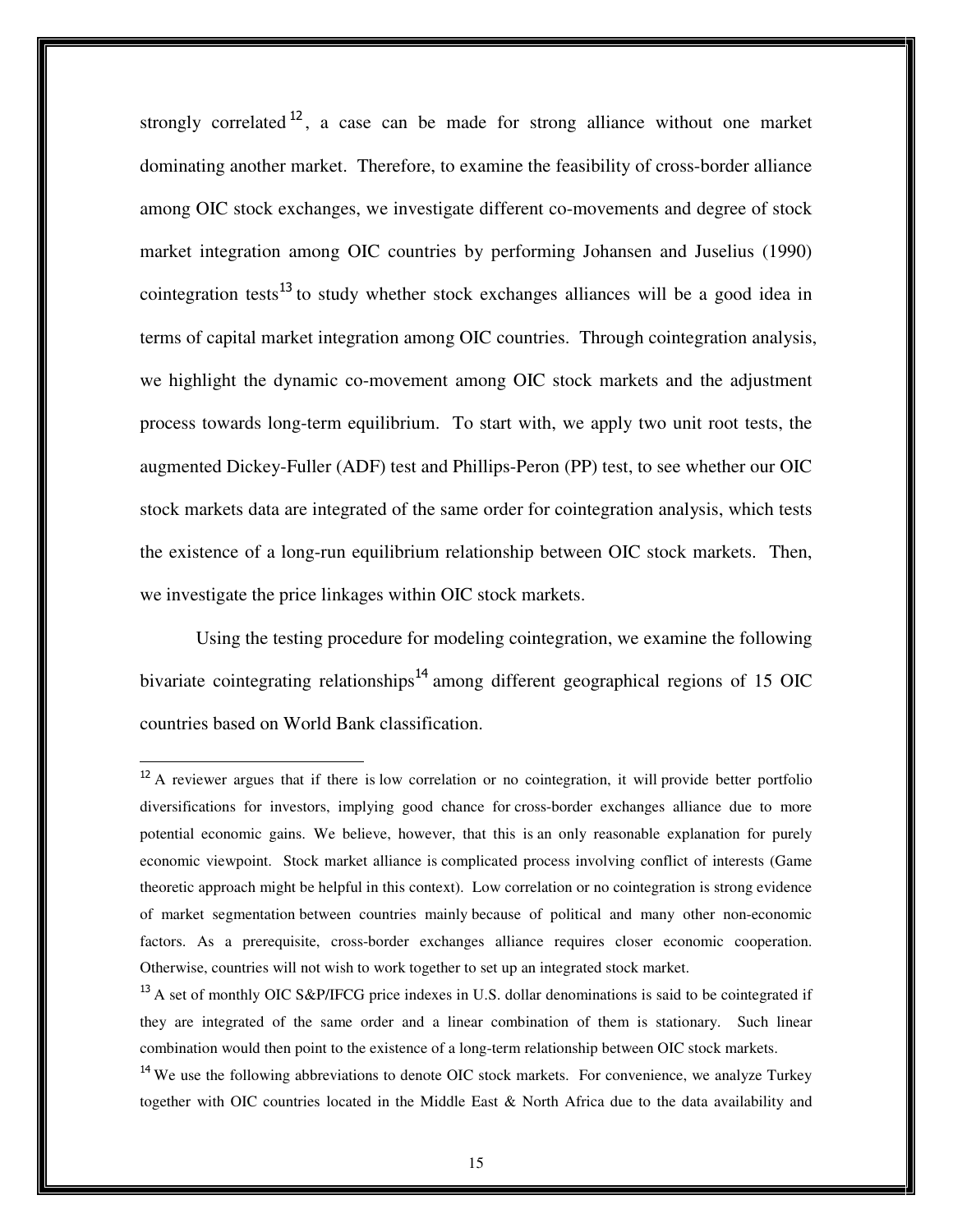| Geographic regions                                    | Bivariate cointegrating relationships                                                                                                                                                                                                                                                                                                                                                     |  |  |  |  |  |  |  |
|-------------------------------------------------------|-------------------------------------------------------------------------------------------------------------------------------------------------------------------------------------------------------------------------------------------------------------------------------------------------------------------------------------------------------------------------------------------|--|--|--|--|--|--|--|
| • East Asia & Pacific                                 | ${I-M}$                                                                                                                                                                                                                                                                                                                                                                                   |  |  |  |  |  |  |  |
| • Europe & Central Asia<br>Middle East & North Africa | $\{T-L\}$<br>$\{T-M\}$<br>$\{T-B\}$<br>$\{T-J\}$<br>${T-E}$<br>$\{T-O\}$<br>$\{T-S\}$<br>$\{B-L\}$<br>${B-M}$<br>$\{T-Tu\}$ $\{B-E\}$<br>$\{B-J\}$<br>$\{B-O\}$<br>${B-S}$<br>$\{E-L\}$ $\{E-M\}$ $\{E-O\}$<br>$\{E-S\}$<br>$\{B-Tu\}$ $\{E-J\}$<br>$E-Tu$<br>${J-M}$ ${J-O}$ ${J-S}$ ${J-Tu}$ ${L-M}$ ${L-O}$<br>$\{J-L\}$<br>${L-S}$ {L-Tu} {M-O} {M-S} {M-Tu} {O-S} {O-Tu}<br>${S-Tu}$ |  |  |  |  |  |  |  |
| • South Asia                                          | ${Ba-P}$                                                                                                                                                                                                                                                                                                                                                                                  |  |  |  |  |  |  |  |
| • Sub-Saharan Africa                                  | $\{N-C\}$                                                                                                                                                                                                                                                                                                                                                                                 |  |  |  |  |  |  |  |

Table 3 reports the results of ADF and PP unit root tests. Unlike OIC stock prices indexes, we find that unit roots in monthly percentage returns of stock indexes are rejected at the 1 percent level, suggesting that changes in stock prices are stationary. Table 4 assembles the test results for only those combinations that reveal significant cointegration linkages (fully-detailed estimation results are available from the author upon request).

We find that the significant cointegrating relationships only exist within East Asia & Pacific  ${I-M}$ , and Europe & Central Asia and Middle East & North Africa, where associated with  $\{T-B\}$ ,  $\{T-E\}$ ,  $\{T-J\}$ ,  $\{E-M\}$ ,  $\{J-L\}$ ,  $\{J-S\}$ ,  $\{L-M\}$ ,  $\{M-O\}$ , and  $\{M-S\}$ , highly sensitive to the specific model assumptions regarding data trends (none, linear, and quadratic) and types (intercept and trends). It appears that there are some

close geographic distance. We only report the bivariate results of cointegration tests because our purpose of tests is to examine the feasibility of cross-border alliances within geographic regions between OIC stock markets exchanges. East Asia & Pacific (I = Indonesia,  $M =$  Malaysia), Europe & Central Asia and Middle East & North Africa (T = Turkey, B = Bahrain, E = Egypt, J = Jordan, L = Lebanon, M = Morocco, O = Oman,  $S =$  Saudi Arabia, Tu = Tunisia), South Asia (Ba = Bangladesh, P = Pakistan), and Sub-Saharan Africa ( $N = N$ igeria,  $C = C$ ôte d'Ivoire).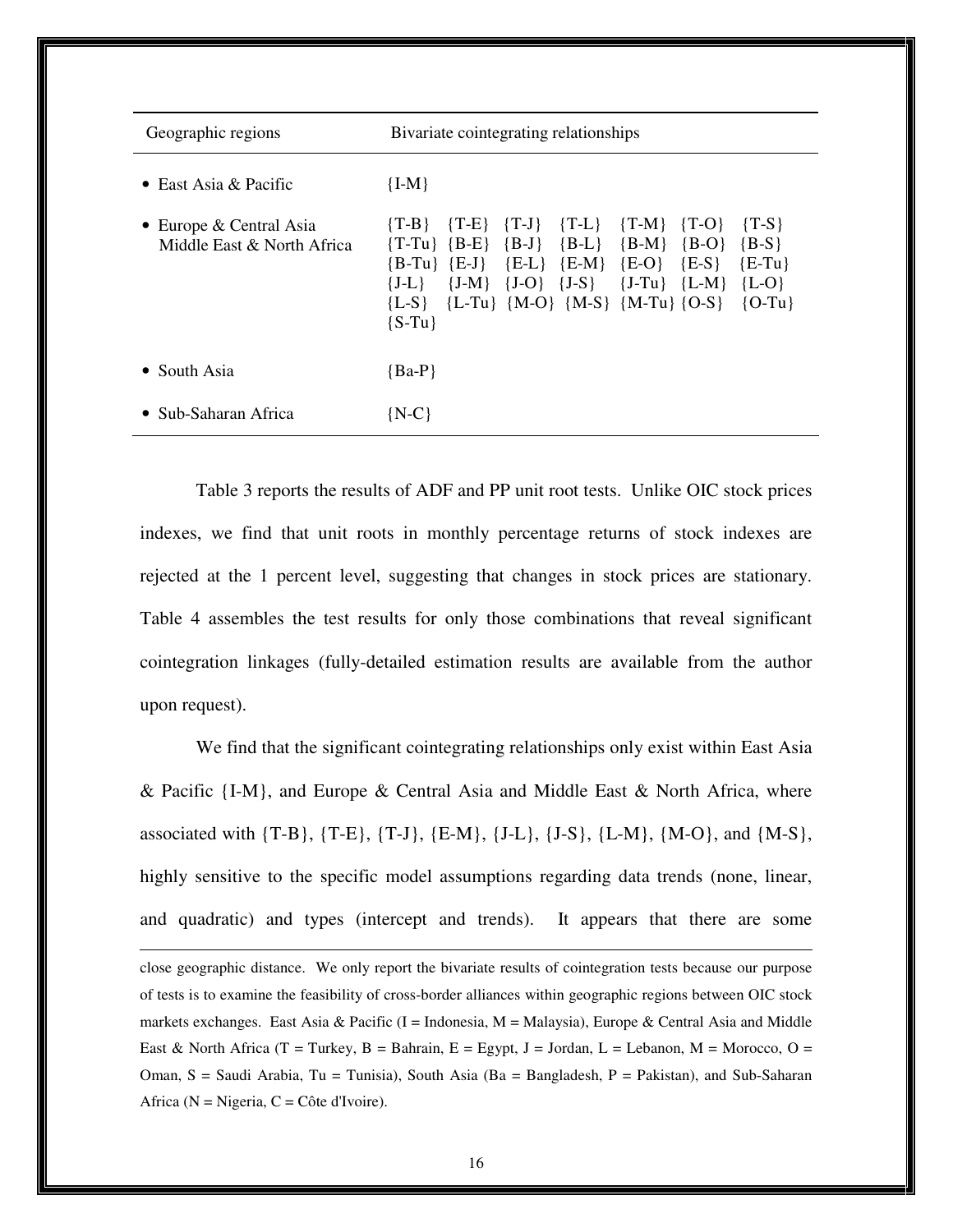connections between Europe & Central Asia and Middle East & North Africa stock markets, evidenced by Turkey's significant cointegrating relationships with Bahrain, Egypt, and Jordan. We argue that long-run equilibrium relations within East Asia  $\&$ Pacific and Middle East & North Africa regions have become stronger because the financial liberalization of these regions has progressed more rapidly and more intensively (Yu and Hassan, 2007).

However, despite close geographic distances there is no strong statistical evidence of cointegration in other regions such as South Asia and Sub-Saharan Africa, implying the market segmentation of these OIC regions. Table 5 also substantiates that the pairwise correlations among OIC stock market returns are still substantially low without respect to geographic distances except for a correlation coefficient (0.5789) between Indonesia and Malaysia. Especially Bangladesh has generally negative correlations with other OIC stock markets. All in all, we observe relatively segmented OIC stock markets at present. Obviously, the European stock markets presented a high degree of integration and efficiency before the euro and the euro has clearly added to the pressures from technological change and globalization for the creation of new Euronext alliances among Europe's exchanges. However, the level of integration and development among OIC stock exchanges is relatively weak as shown in Table 4 and 5.

In general, OIC capital market integration is expected to go through the following phases: a) Foreign investment inflow, b) Further development and strengthening of local market participants, c) Active cross-border investing and investment opportunities. Then, we may think of setting up cross-border exchanges alliances (e.g., regional financial centers) within Asian, Europe and MENA regions in the long term based on the results of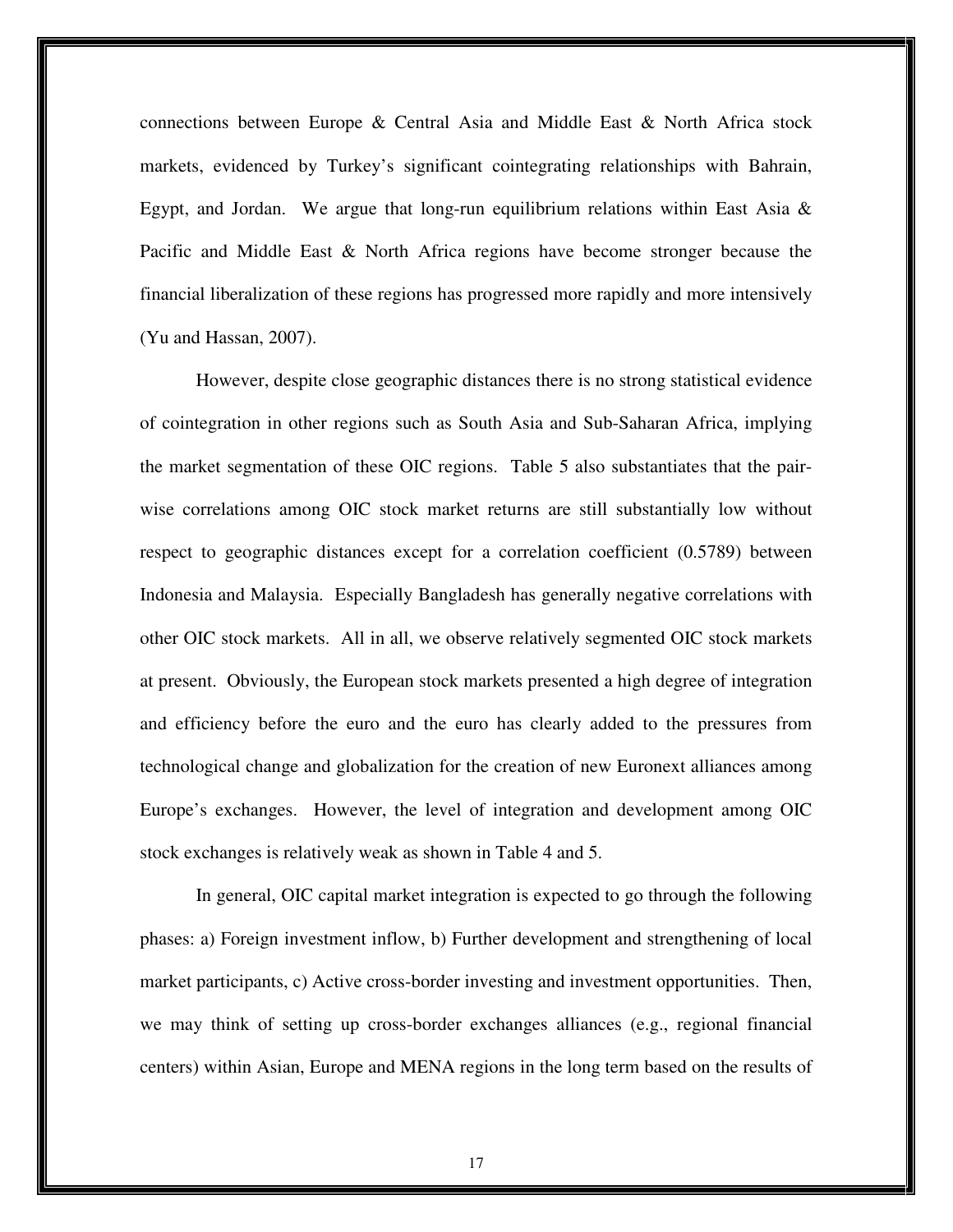cointegration tests. The reason is that most OIC stock markets are currently fragmented, as evidenced by weak cointegrating relationships and substantially low correlations. We also believe that regional cross-border integrations (mergers), such as NOREX and Euronext, among high and middle income OIC groups within Asia, Europe, and MENA regions should be recommended rather than loose forms of cooperation (linkages) such as associations, federations, unions, or joint ventures.

#### **4. Policy implications and strategic decisions for OIC exchanges survival**

#### *4.1. Major problems in OIC stock markets*

Any sound capital market should be fair, efficient, and transparent as prerequisites so that investors are assured that the rules of the game are fair, equitably applied and effectively enforced. However, the development of equity markets in many OIC countries is being hampered by lack of investor protection and transparent securities trading. In addition to the problem of inadequate or non-existent rules and regulations, there are also serious enforcement problems. Many OIC countries lack an effective system for enforcing laws, regulations, and self-regulatory organization (SRO) rules governing the operation of equity markets. Other obstacles faced by policy makers in OIC countries include 1) low quality or inconsistent accounting standards, 2) poor or non-existent corporate governance standards, 3) lack of investor compensation schemes, 4) insufficient knowledge of basic capital market rules and practices among investors, 5) a weak bankruptcy system, 6) the absence of large and active domestic institutional investors, 7) inadequate clearing and settlement systems, 8) grey areas of legislation due to inconsistencies in the legal and regulatory framework, 9) lack of competition in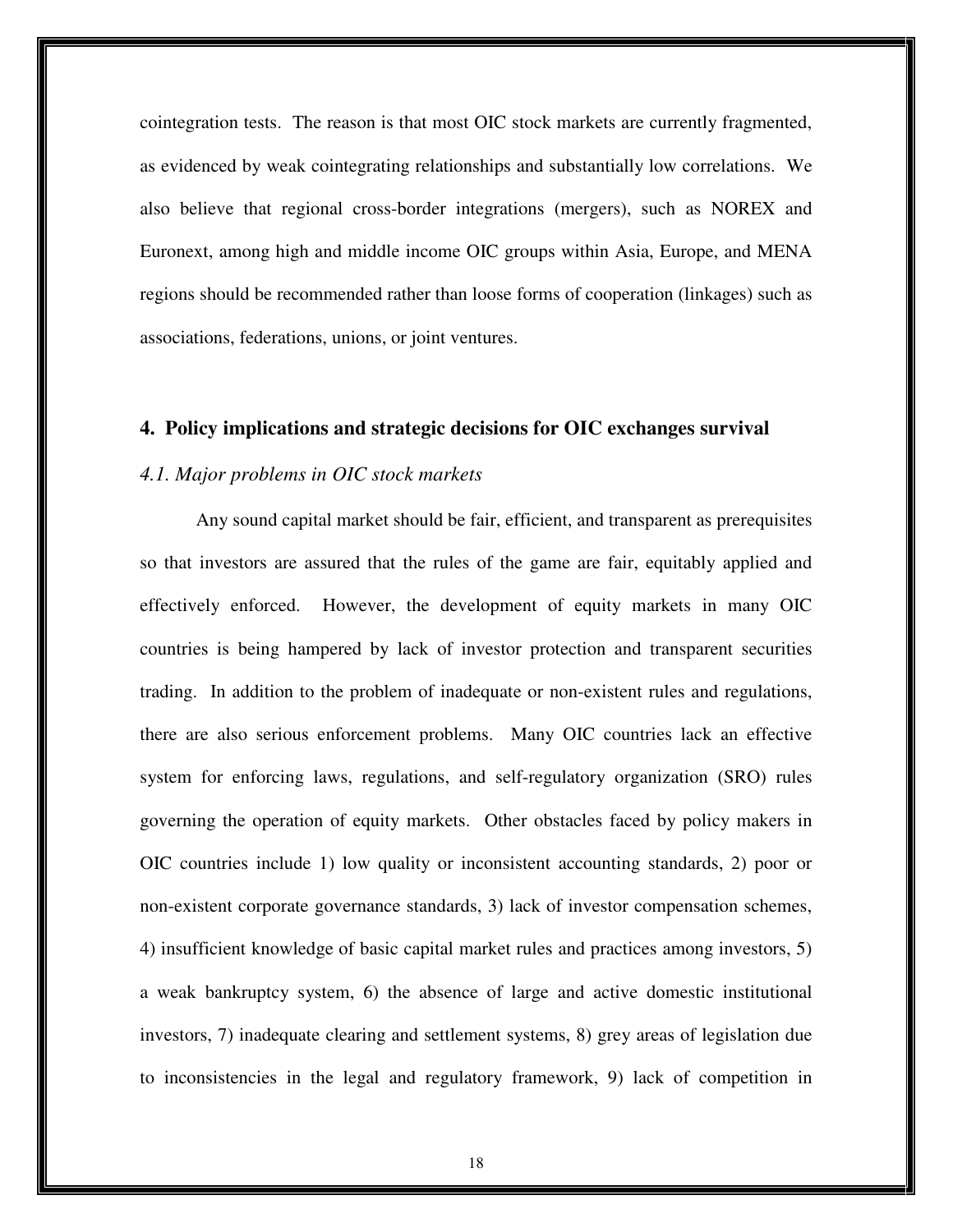domestic financial markets. Clearly, this list is not exhaustive, but it highlights the principal problems encountered in trying to develop strong capital markets in OIC countries.

More recently, the development of access via Internet routing is permitting investors to trade through web-sites, in some cases directly with each other, bypassing traditional exchanges. Financial policy makers around the globe have recognized that the implementation of internationally acceptable standards and best practices is essential for the successful integration of OIC countries into the world financial systems. Policy makers from emerging markets increasingly appreciate the importance of strong domestic capital markets for economic growth and higher living standards (King and Levine, 1993; Khan and Senhadji, 2000).

#### *4.2. Policy agenda for the development of OIC stock exchanges*

We suggest the following policy agenda for the development of OIC stock exchanges. An adequate legal framework for the effective regulation and functioning of exchanges should be enforced to protect investors and to operate fair, efficient and transparent stock markets by taking into account international standards. In addition, some of OIC countries have sought to ensure that only one major exchange is in operation for the need to establish one big and liquid domestic market, or to restrict the trading of shares in companies that are listed on another exchange. However, it is unlikely that these policies will be successful in the long term in shielding a market from diversification and competition. Ultimately, both firms and investors will benefit from increased competition within and between OIC stock markets.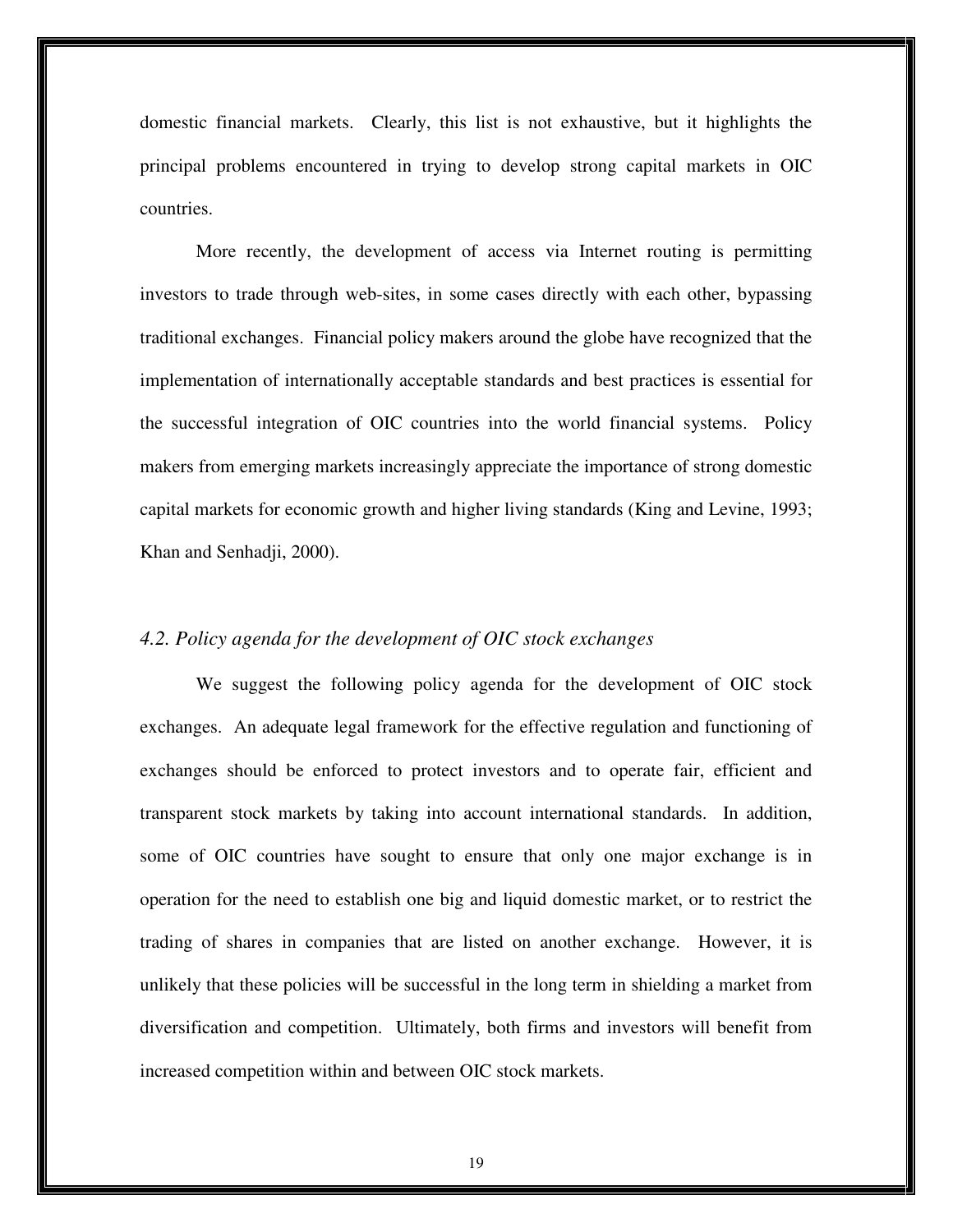Therefore, it is necessary to issue depositary receipts (DRs) traded on international stock markets in dollars or euros to further enhance liquidity and raise capital for internationalized OIC-based firms. For similar purpose, OIC firms can also think of cross-listing their stocks on more developed exchanges. In the long run, it could be also helpful to facilitate foreign investment by allowing dollar (or euro)-denominated trading within the OIC stock markets.

Importantly, many stock exchanges have been considering demutualization<sup>15</sup> that is, becoming for-profit organizations - to survive in an increasingly competitive environment. As such, to pursue internationalization of stock exchanges within OIC countries, demutualization and initial public offerings (IPO) need to be taken into consideration. Even if OIC stock markets are to be successfully integrated into the world financial system they must have an efficient and robust domestic financial infrastructure that conforms to internationally acceptable standards and best practices. Although many local differences in market structures exist, global standards and best practices are at the

<sup>&</sup>lt;sup>15</sup> Demutualization is the process through which a member-owned company becomes shareholder-owned; frequently this is a step toward the initial public offering (IPO) of a company. World stock exchanges have offered another striking example of the trend towards demutualization, as the London Stock Exchange (LSE), New York Stock Exchange (NYSE), Toronto Stock Exchange (TSE) and most other exchanges across the globe have either recently converted, are currently in the process, or are considering demutualization. The merits of demutualization for an exchange in a developing market are particularly debatable (Steil, 2001; Lee, 2002). It may allow an exchange 1) to modernize its technology; 2) to obtain a governance and management structure that is more agile, flexible, and swift in its ability to respond to industry and market conditions; 3) to avoid concentration of ownership power in a particular group of exchange participants; 4) to create a catalyst for pursuing new business strategies; 5) to improve financial decision-making by ensuring that resources are allocated to business initiatives and ventures that enhance shareholder value. The demutualized exchanges, however, will require significantly more regulation than mutual exchanges not because of the difficulties of self-regulation, but rather due to likely anti-competitive behavior.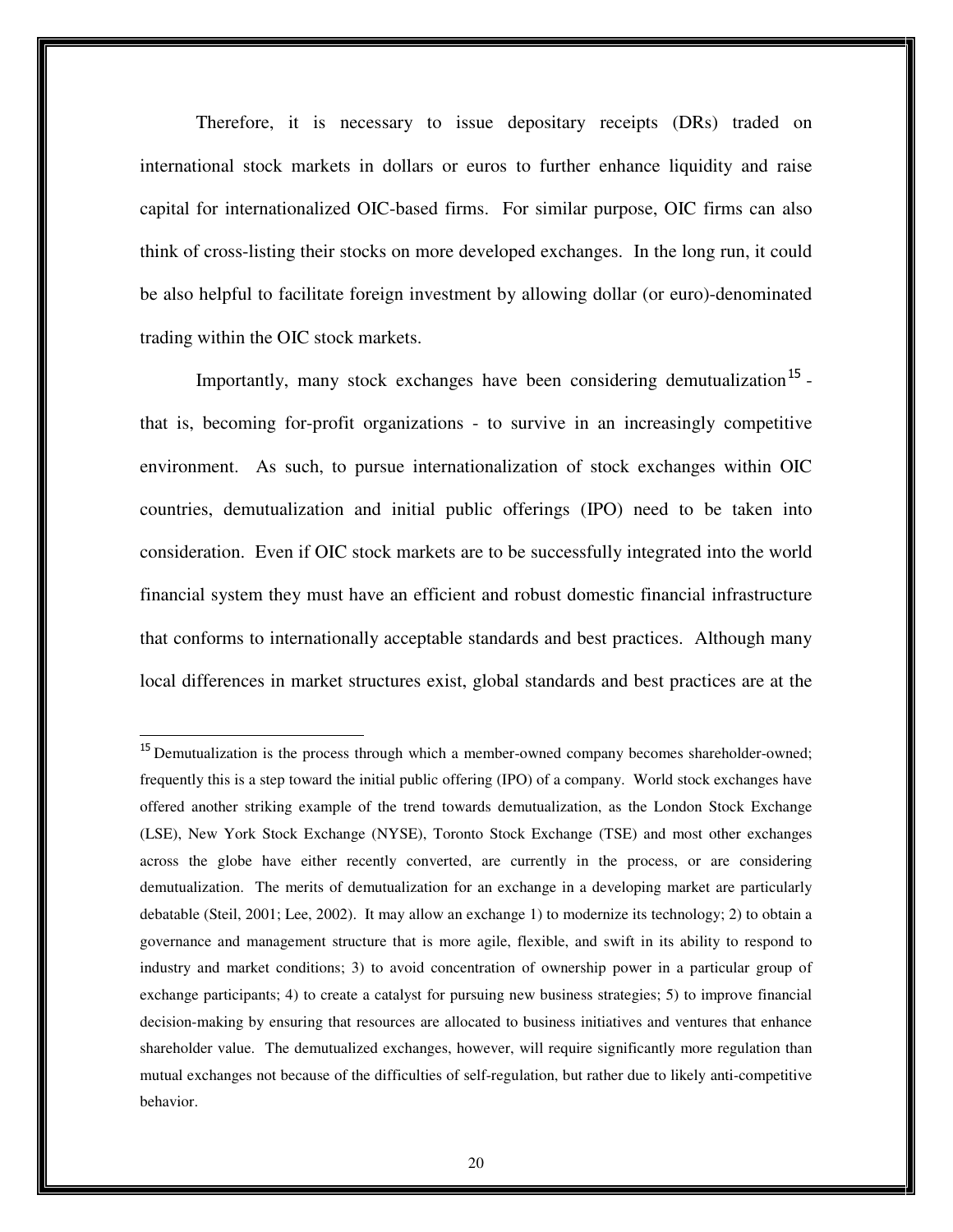heart of the effective development of stock exchanges in any developing market such as OIC stock exchanges. Although these issues already figure high on the agenda of policy makers from the more advanced markets, they are becoming increasingly important to those from OIC countries and other emerging markets as well.

Despite the progress of financial markets integration, the OIC stock markets are still governed by different legal systems, and other major obstacles – legal, regulatory, tax or technical – to cross-border activity within the OIC countries. Moreover, protectionist pressures are still at work. Therefore, to achieve a major integration of OIC stock markets it will be necessary to ensure equal access to market infrastructure, such as trading platforms, clearing and settlement systems, and to remove unfair tax measures which represent discrimination against cross-border suppliers. Harmonization of rules essential for investor protection is also important for both supply- and demand-side reasons. The key factor in the securities market integration process is the integration of market infrastructures, i.e., integration of securities trading, clearing and settlement systems. Full integration of financial sector infrastructures means that trading and settlement costs related to transactions are the same for the investor, regardless of the place of issue of the security. This means that the same rules apply to all market players, they have equal access to the market, and they are treated equally there.

 Therefore, it appears that a merger between exchanges can directly benefit their users and final investors in several ways. First, a merger broadens both broker and investor's trading opportunities by offering them direct access to several markets at a lower cost. This reduces 'home bias' effects by facilitating cross-border trading and allowing investors to hold more diversified portfolios. Second, it may benefit final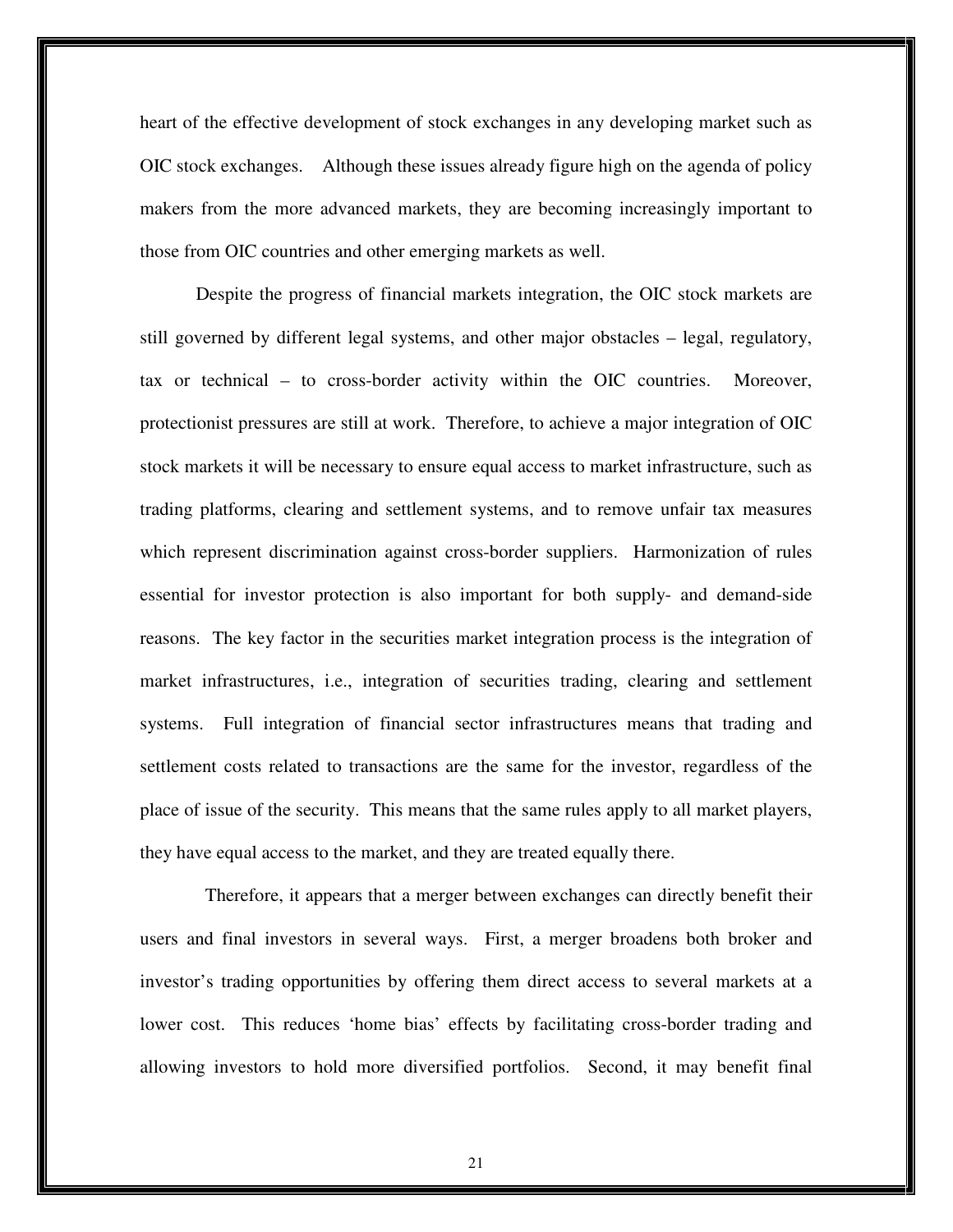investors by lowering their implicit trading costs through the provision of greater liquidity as reflected by lower bid-ask spreads and higher trading volume. The greater liquidity may also be associated with lower volatility of stock prices.<sup>16</sup>

#### *4.3. The lessons from the past*

 $\overline{a}$ 

The evolution of the exchange industry in OIC countries is still of great uncertainty at this time. Nonetheless, should OIC countries plan to develop their own stock exchange? There are additional strategic decisions to make. The main purpose of stock exchanges alliances is to promote cooperation, harmonization and integration among OIC stock exchanges. If so, will the OIC stock exchanges merge? Is there enough probability for many of them to survive? What about integration with off-OIC exchanges such as European-based stock exchanges such as London Stock Exchange (LSE)? Is it better for the exchanges to have an agreement among them or to decide unilaterally to trade shares listed in other exchanges and/or to offer remote access?

The past experience tells us that competition led some exchanges to a) sign strategic alliances which eventually failed (e.g., Euroquote and Eurolist; London Stock Exchange (LSE)-Deutsche Borse (DB) alliance (1998); the Euro-8 alliance (2000); iX among LSE, DB and Nasdaq; the EuroNM circuit), b) to merge (e.g., DTB-SOFFEX into EUREX; Helsinki Stock Exchange-Finnish Options market (SOM); the Vienna Stock

<sup>&</sup>lt;sup>16</sup> Politics is a key factor in determining whether, and how, securities exchanges consolidate in the future. Many exchanges threatened by a fall in trading volumes, or a decline in the number of companies listed on them, have sought to survive by linking with other exchanges. However, few have been willing to sacrifice their identity by merging with other exchanges to form larger combined entities although the case of Euronext N.V., with its subsidiary exchanges Euronext Amsterdam, Euronext Brussels, Euronext Lisbon, and Euronext Paris, provides an example of how a merged institution can still retain the identities of its constituent parts.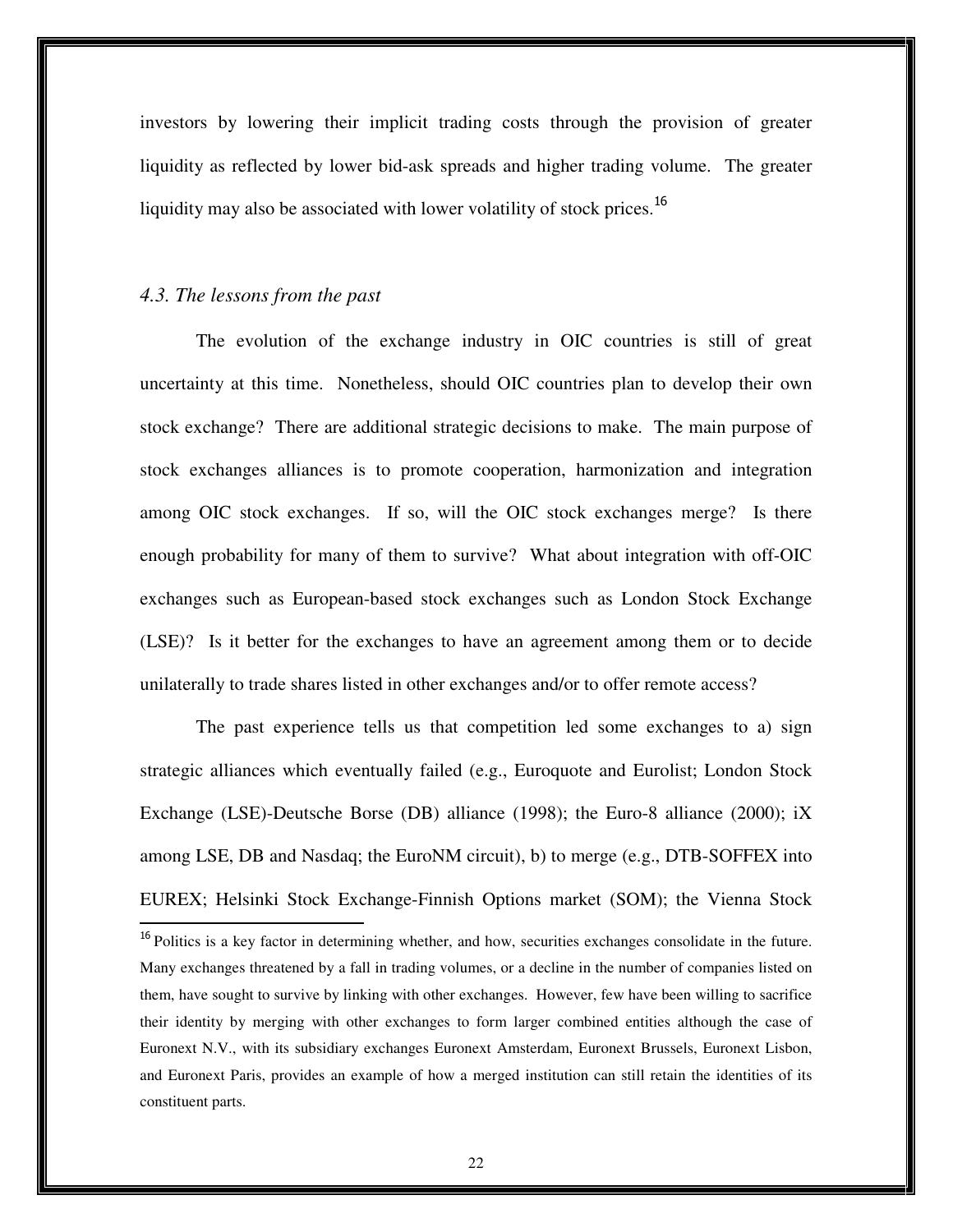Exchange and OTOB, Copenhagen Stock Exchange and FUTOP; the acquisition of Matif by SBF and of MIF by Borsa Italiana), c) to launch takeovers (e.g., Paris Bourse over Matif and OM over the London Stock Exchange), d) to compete in market architecture, to allow remote membership, e) to modify prices and trading hours, and f) to sign cooperation and technological agreements. In many cases the exchanges changed their juridical forms and ownership structures. Some of them listed their shares by the process of demutualization and privatization. However, the lessons from the past seem to be negative. Most of the past alliances have failed after some time mainly due to the governance and technical problems.

 Although OIC stock exchanges have pursued several loose forms of strategic alliances (linkages) among OIC stock exchanges or with developed stock exchanges (see SESRTCIC, 2005 & 2006), it seems to be very difficult to achieve the cost savings if each participating exchange uses a different market model because of the duplications in software development. In addition, linkages may give raise to various coordination and hold-up problems. A linkage requires that the participants enter into contracts that specify, for example, how the costs of any investments to upgrade the platform would be shared. Each participant, however, has an incentive to minimize its own contribution to development costs and free-ride on the investments made by others. This is likely to lead to under-investment in the absence of a clear ex-ante commitment on how such costs will be shared.

However, creating a fully-specified contract that covers all possible contingencies will be also very challenging. This will continue to be the case because of a problem that is unavoidable in linkages, as opposed to mergers, between securities exchanges, namely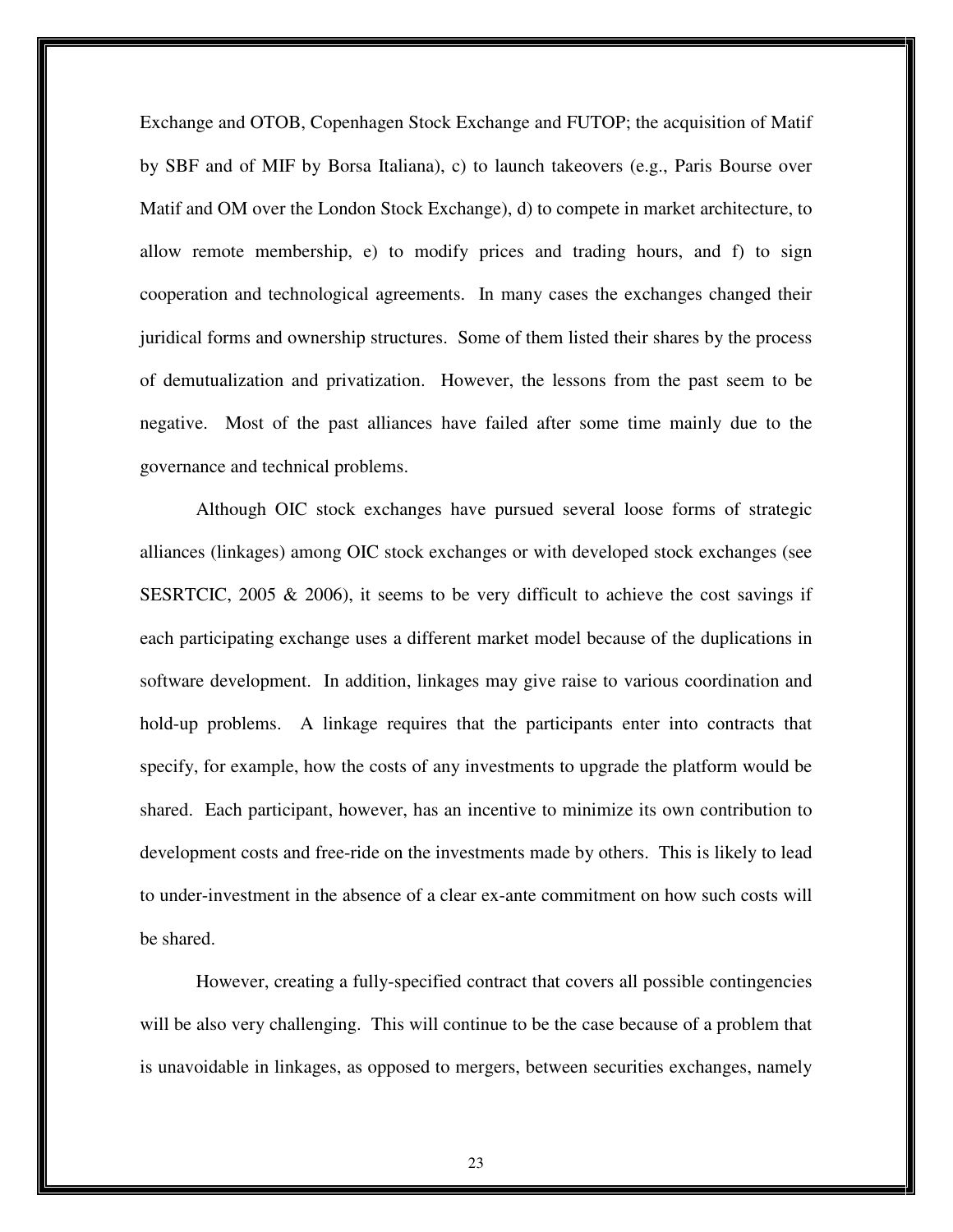the difficulty of creating credible contractual commitments between cooperation partners. An alliance is unlikely to achieve the same level of staff-cost savings as a merger, for example, because each exchange will be likely to retain its own corporate and head-office functions.

#### *4.4. Future blueprint of OIC stock exchanges*

The absolute majority of OIC stock exchanges can be characterized by a typical low liquidity and also by a small number of primary issues. The unified platform should allure more investors. The future in the functioning of OIC stock markets is envisaged as an affiliated branch of another foreign exchange. In this way it would enable the successful local companies to carry on business with their shares also in lucrative foreign markets and would lead to the improvement of advertising and to a greater interest in the OIC capital markets and in the investment in OIC companies within the sphere of foreign investors.

 It is clear that the current worldwide trend is to carry on business outside borders. However, there is a question whether the OIC capital markets are interesting for foreign investors and what it can offer to them. From the viewpoint of future revenues, the OIC capital markets are certainly interesting because it is undeveloped and has a great potential of growth. In comparison with the situation abroad it will certainly offer its investors much higher capital revenues in the near future in comparison with advanced and stable capital markets.

We expect OIC capital markets to be more closely integrated with other exchanges. All developed stock markets go ahead in this sense at a rapid pace. Various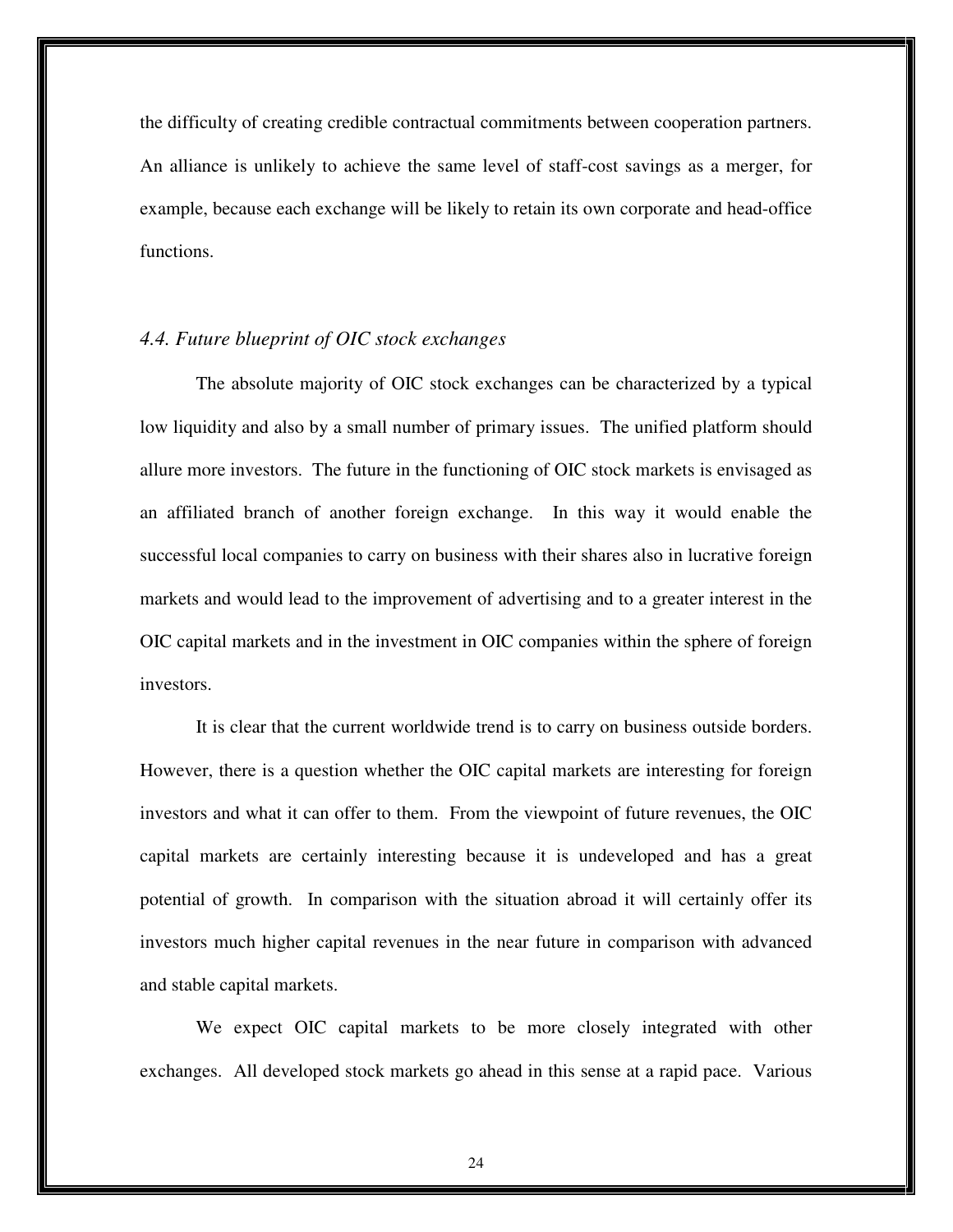global exchanges are being developed as, for instance, Euronext and NOREX, with which national exchanges are integrated at a local level, and surely OIC countries, like other countries, will not avoid this development in the future. Another possibility is the mutual integration of all OIC exchanges suffering from a scarcity of liquidity and little or no primary issue offers in the market. As a consequence, an effectively functioning liquidity market or regional financial centers within Asia, Europe and MENA regions could be established. In the future, it is likely that among individual OIC markets there will be no obstacles preventing investors and issuers to pass from one exchange to another. As such, the future does not need to be seen only in the unified big exchange<sup>17</sup> but also in a large number of smaller exchanges, which will be competing with one another (Baran, 2004).

 In sum, we should not forget that national sentiments and institutions may prevent the concentration process. National bourses, just like national airlines, have a strong symbolic value and therefore do not disappear easily. We expect that a two-tier market will develop. On the one hand, there are shares issued by small and mediumsized companies which will be issued and traded at a local or regional level, while shares of larger companies, the so-called blue chips, will increasingly be issued at a pan-OIC level and traded on an OIC-wide basis as well. Apart from these two segments, there is a truly global segment for shares of, for example, multinational companies whose shares are listed in large finance centers like New York, London, and Tokyo. The ultimate

<sup>&</sup>lt;sup>17</sup> The location of an exchange still remains a vital political symbol for the success of a financial center. However, trading systems can be both located and registered in jurisdictions that are different from the locations in which most of the market participants using the trading systems are located due to remote access.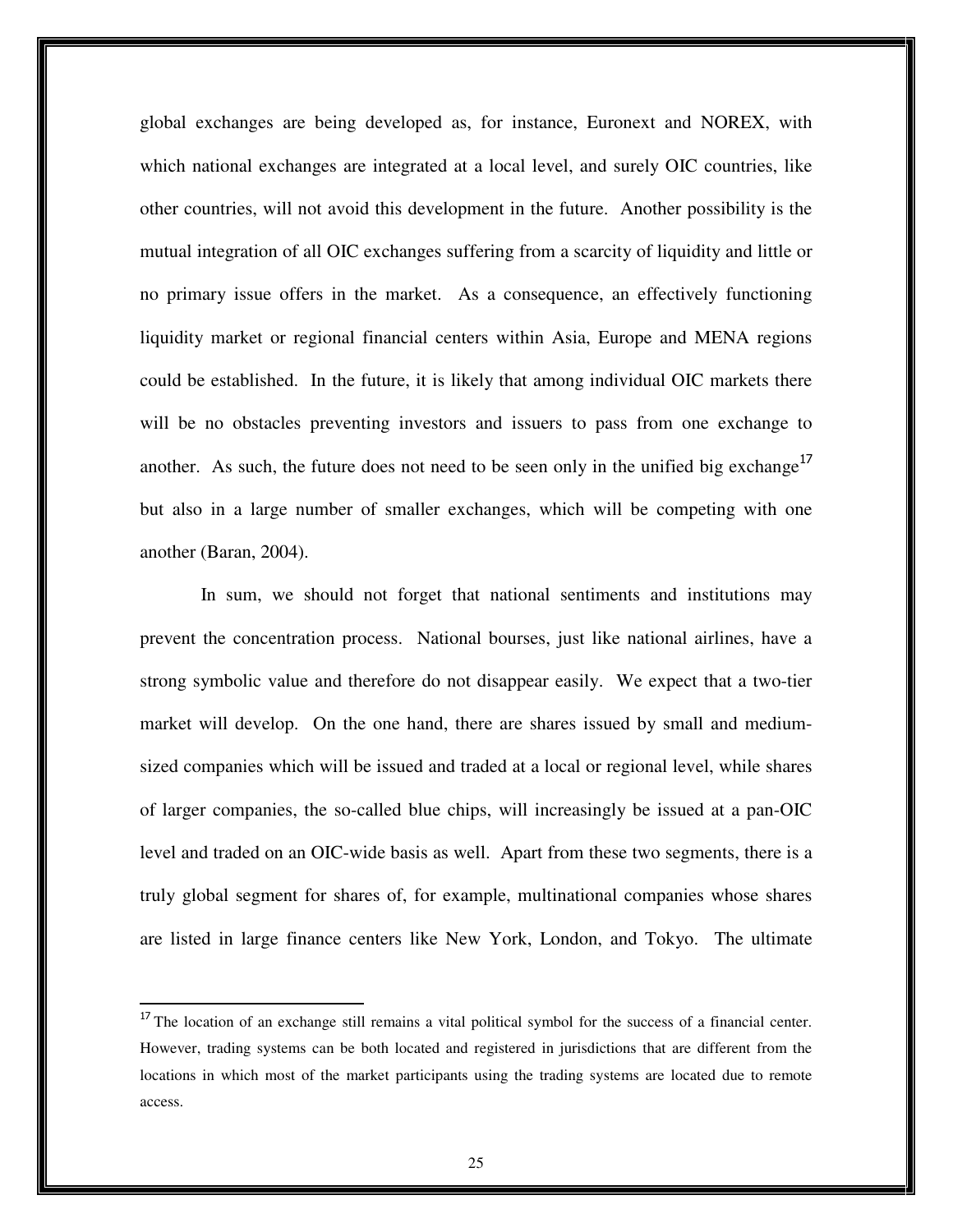outcome of the integration process of OIC stock exchanges, a truly unified stock market, could be reached via a system of common access, followed by market convergence, then joint markets and finally one operational market<sup>18</sup> in the long term.

## **5. Conclusions**

The future development of OIC stock markets will depend on the degree of macroeconomic stability, the strength of legal systems, and the quality of information in each country. Therefore, OIC stock exchanges should improve the basic infrastructure for the financial sector, including stronger legal rights for creditors and share holders, better information, greater disclosure, well-governed institutional investors, and supporting public and private institutions. So far, the European Union (EU) has involved the creation of a borderless capital market among its members which are of different sizes, regulatory philosophies, and market cultures with centralized regulatory policymaking and decentralized enforcement. In this regards, the past experience from the EU can provide OIC policy makers with a role model to development of OIC stock exchanges.

 Through a more open and integrated OIC capital market, a number of benefits are expected for both investors and the corporate sector to share risk and allocate capital effectively. Investors will benefit from higher risk-adjusted returns on savings, through enhanced opportunities for portfolio diversification and more liquid and competitive  $\overline{a}$  $18$  Lee (2002) explains the evolution of European exchanges as follows. At the most simplistic level, the structure of the exchange in Europe started off as a monopoly (with a single municipal exchange), swung to a more competitive environment (with competing municipal exchanges in the same country), returned to a monopoly (with a single consolidated national exchange), became more competitive (with competing national exchanges and other types of trading systems), and is now becoming more consolidated and monopolistic again (with potentially just one or a few European exchanges). This evolution process should provide OIC policy makers with useful implications to the future development of OIC stock exchanges.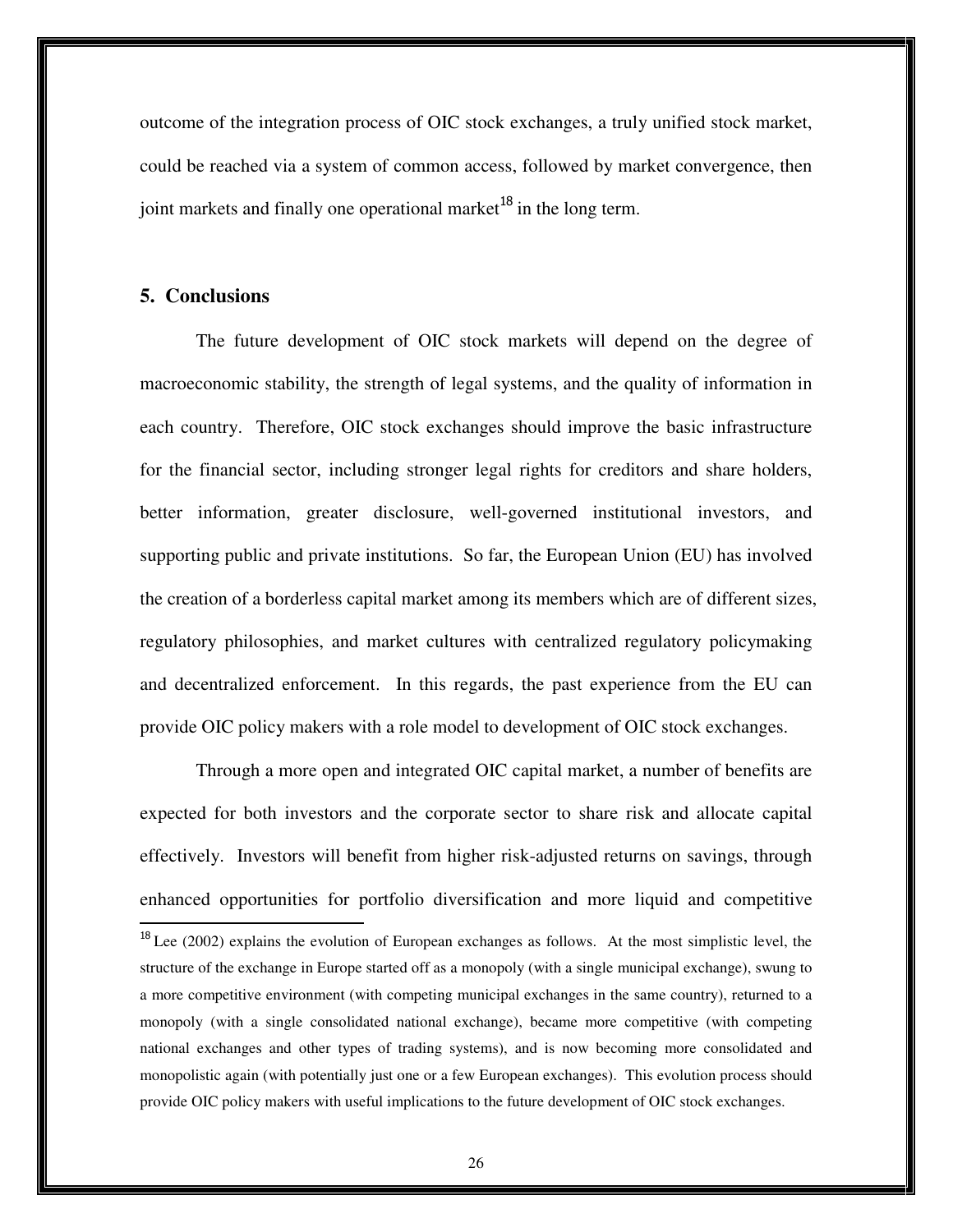capital markets. The corporate sector will benefit from generally easier access to financing capital because competition in the financial intermediation sector will offer corporations a wider range of financial products at attractive prices (London Economics, 2002). These conditions will, in turn, contribute to guaranteeing financial stability in the OIC countries and facilitating economic growth.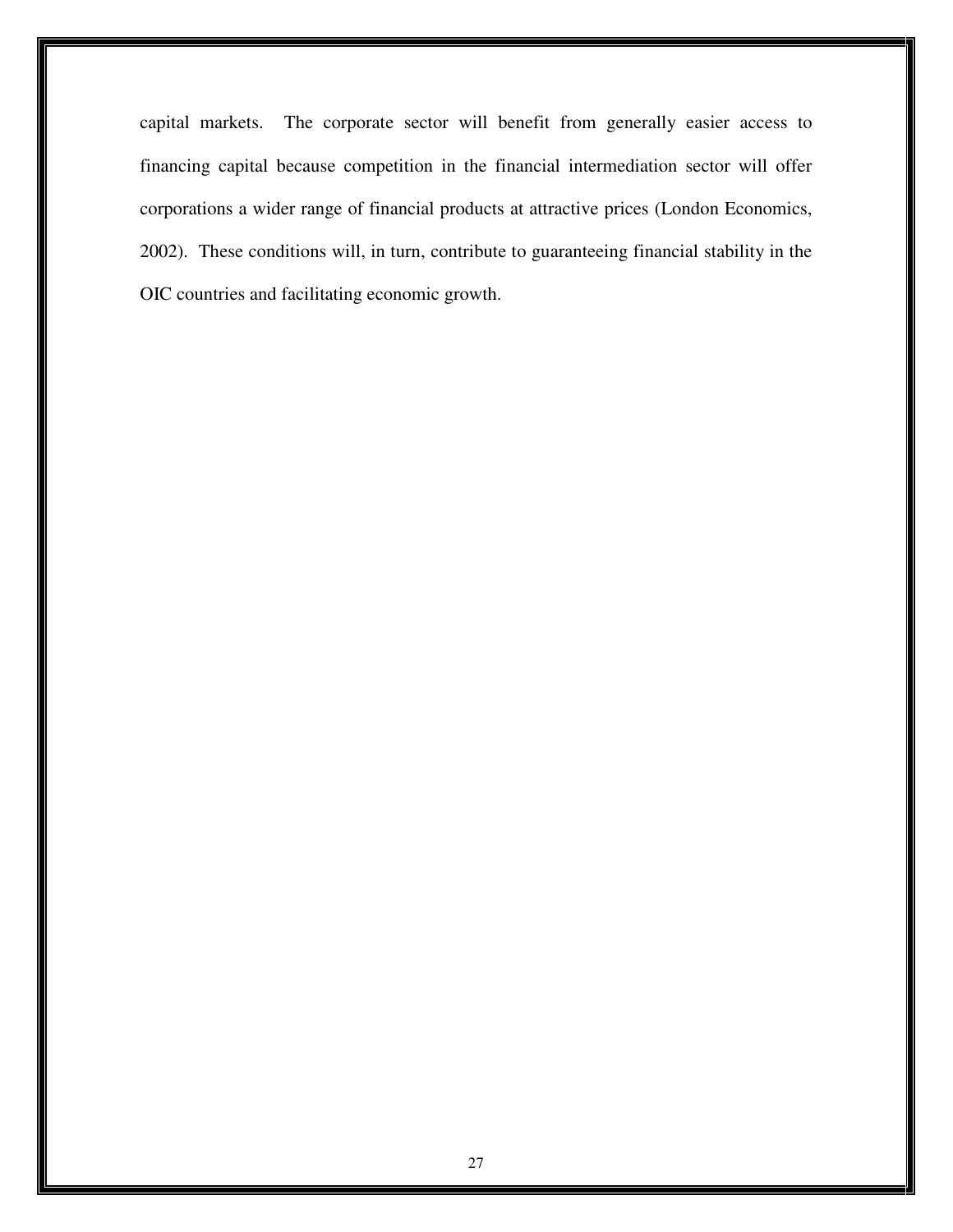## **Appendix A: Recommendation of the expert meeting on enhancing the capacity of financial markets to promote intra-investment among IDB member countries**

Experts from twelve institutions (securities commission, stock exchanges and international Islamic financial institutions) from member countries of the Islamic Development Bank (IDB), met at the IDB headquarters in Jeddah, Saudi Arabia on 26-27 June 2004 and made the following recommendations.

#### **1. CAPACITY BUILDING AND INVESTMENT PROMOTION**

- In order to attract capital flows into member countries, the primary focus should be on developing and strengthening investment fundamentals, which remain vital criteria for investors.
- Priority should be given to actions aimed at strengthening relatively under-developed stock markets.
- Better infrastructure to enhance the capacity of secondary markets should be developed.
- Ways and means should be found to keep transaction costs as low as possible.
- Conditions for promotion of cross- listings should be created.
- Acceptable levels of transparency and disclosure standards should be ensured.
- Markets should be opened to foreign investors.
- Free flow of funds to and from member countries should be encouraged and facilitated.
- Commitment for effective regulatory and supervisory frameworks should be ensured.
- Quality listings should be secured.
- The role of saving institutions and institutional investors as a way of strengthening the capacity of member countries' stock markets should be ensured.

#### **2. INTEGRATION OF STOCK MARKETS**

- There should be a focus on enhancing linkages between relatively well-developed markets.
- Cross-border listing should be encouraged.
- MOUs between IDB member countries should be facilitated with a view to enhancing inter markets linkages and boosting intra-investment flows.
- Alliances/mergers between stock markets should be encouraged to harmonize their institutional frameworks and to stimulate stock markets' activities.
- Alliances between market intermediaries should be encouraged to tap the liquidity pools, rather than having the individual investors do the cross-border trading.
- Sound policies (monetary/fiscal/exchange rate policies) should be developed to ensure currency stability.
- Central banks should be engaged in the implications of monetary policies on the domestic capital markets.
- The IDB could play a facilitating role in the networking of stock exchange managers, regulators, and the Islamic finance infrastructure institutions.

*Source*: Economic cooperation among member countries (Chapter 2), IDB Annual Report 1425H (9 February 2005)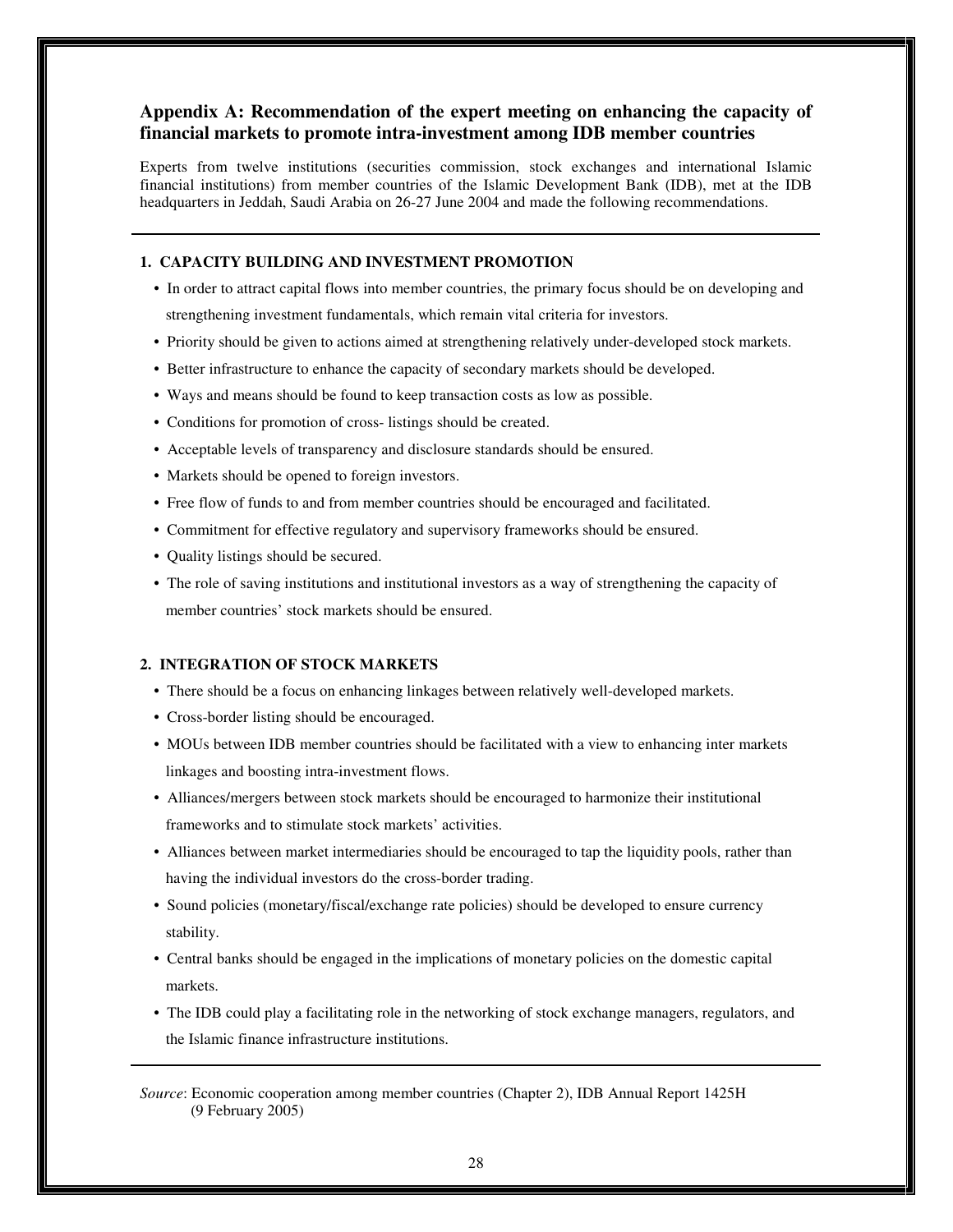## **Appendix B: The OIC member countries and World Bank classification based on geographic regions and income groups**

| Geographic regions         | Full members                | Membership   | Income groups                              | OIC countries $(N = 15)$ |
|----------------------------|-----------------------------|--------------|--------------------------------------------|--------------------------|
|                            | $(N = 57)$                  | Year         |                                            | analyzed in this paper   |
| East Asia & Pacific        | Indonesia                   | 1969         | Lower middle income                        | Indonesia                |
|                            | Malaysia                    | 1969         | Upper middle income                        | Malaysia                 |
| Latin America & Caribbean  | Suriname                    | 1996         | Lower middle income                        |                          |
|                            | Guyana                      | 1998         | Lower middle income                        |                          |
| Europe & Central Asia      | Turkey                      | 1969         | Upper middle income                        | Turkey                   |
|                            | Azerbaijan                  | 1991         | Lower middle income                        |                          |
|                            | Albania                     | 1992         | Lower middle income                        |                          |
|                            | Kyrgyzstan                  | 1992         | Low income                                 |                          |
|                            | Tajikistan                  | 1992         | Low income                                 |                          |
|                            | Turkmenistan                | 1992         | Lower middle income                        |                          |
|                            | Kazakhstan                  | 1995         | Lower middle income                        |                          |
|                            | Uzbekistan                  | 1995         | Low income                                 |                          |
| Middle East & North Africa | Algeria                     | 1969         | Lower middle income                        | Bahrain                  |
|                            | Egypt                       | 1969         | Lower middle income                        | Egypt                    |
|                            | Iran<br>Jordan              | 1969         | Lower middle income<br>Lower middle income | Jordan<br>Lebanon        |
|                            | Kuwait                      | 1969<br>1969 | High income: nonOECD                       | Morocco                  |
|                            | Lebanon                     | 1969         | Upper middle income                        | Oman                     |
|                            | Libya                       | 1969         | Upper middle income                        | Saudi Arabia             |
|                            | Morocco                     | 1969         | Lower middle income                        | Tunisia                  |
|                            | Palestine                   | 1969         |                                            |                          |
|                            | Yemen                       | 1969         | Low income                                 |                          |
|                            | Saudi Arabia                | 1969         | High income: nonOECD                       |                          |
|                            | Tunisia                     | 1969         | Lower middle income                        |                          |
|                            | Bahrain                     | 1970         | High income: nonOECD                       |                          |
|                            | Oman                        | 1970         | Upper middle income                        |                          |
|                            | Qatar                       | 1970         | High income: nonOECD                       |                          |
|                            | Syria                       | 1970         | Lower middle income                        |                          |
|                            | <b>United Arab Emirates</b> | 1970         | High income: nonOECD                       |                          |
|                            | Iraq                        | 1976         | Lower middle income                        |                          |
|                            | Djibouti                    | 1978         | Lower middle income                        |                          |
| South Asia                 | Afghanistan                 | 1969         | Low income                                 | Bangladesh               |
|                            | Pakistan                    | 1969         | Low income                                 | Pakistan                 |
|                            | Bangladesh                  | 1974         | Low income                                 |                          |
|                            | Maldives                    | 1976         | Lower middle income                        |                          |
|                            | Brunei                      | 1984         | High income: nonOECD                       |                          |
| Sub-Saharan Africa         | Chad                        | 1969         | Low income                                 | Nigeria                  |
|                            | Guinea                      | 1969         | Low income                                 | Côte d'Ivoire            |
|                            | Mali                        | 1969         | Low income                                 |                          |
|                            | Mauritania                  | 1969         | Low income                                 |                          |
|                            | Niger                       | 1969         | Low income                                 |                          |
|                            | Senegal                     | 1969         | Low income                                 |                          |
|                            | Sudan                       | 1969         | Low income                                 |                          |
|                            | Somalia                     | 1969         | Low income                                 |                          |
|                            | Sierra Leone                | 1972         | Low income                                 |                          |
|                            | Gabon                       | 1974         | Upper middle income                        |                          |
|                            | Gambia                      | 1974         | Low income                                 |                          |
|                            | Guinea-Bissau               | 1974         | Low income                                 |                          |
|                            | Uganda<br>Burkina Faso      | 1974<br>1975 | Low income<br>Low income                   |                          |
|                            |                             | 1975         | Low income                                 |                          |
|                            | Cameroon<br>Comoros         | 1976         | Low income                                 |                          |
|                            | Benin                       | 1982         | Low income                                 |                          |
|                            | Nigeria                     | 1986         | Low income                                 |                          |
|                            | Mozambique                  | 1994         | Low income                                 |                          |
|                            | Togo                        | 1997         | Low income                                 |                          |
|                            | Côte d'Ivoire               | 2001         | Low income                                 |                          |

Note: The OIC full members are divided among income groups according to 2004 gross national income (GNI) per capita. The groups are: low income, \$825 or less; lower middle income, \$826 – 3,255; upper middle income, \$3,256 – 10,065; and high income, \$10,066 or more) based on World Bank classification. Out of 57 OIC full member countries, Palestine is not included in World Bank's *World Development Indicators 2006* (WDI) database.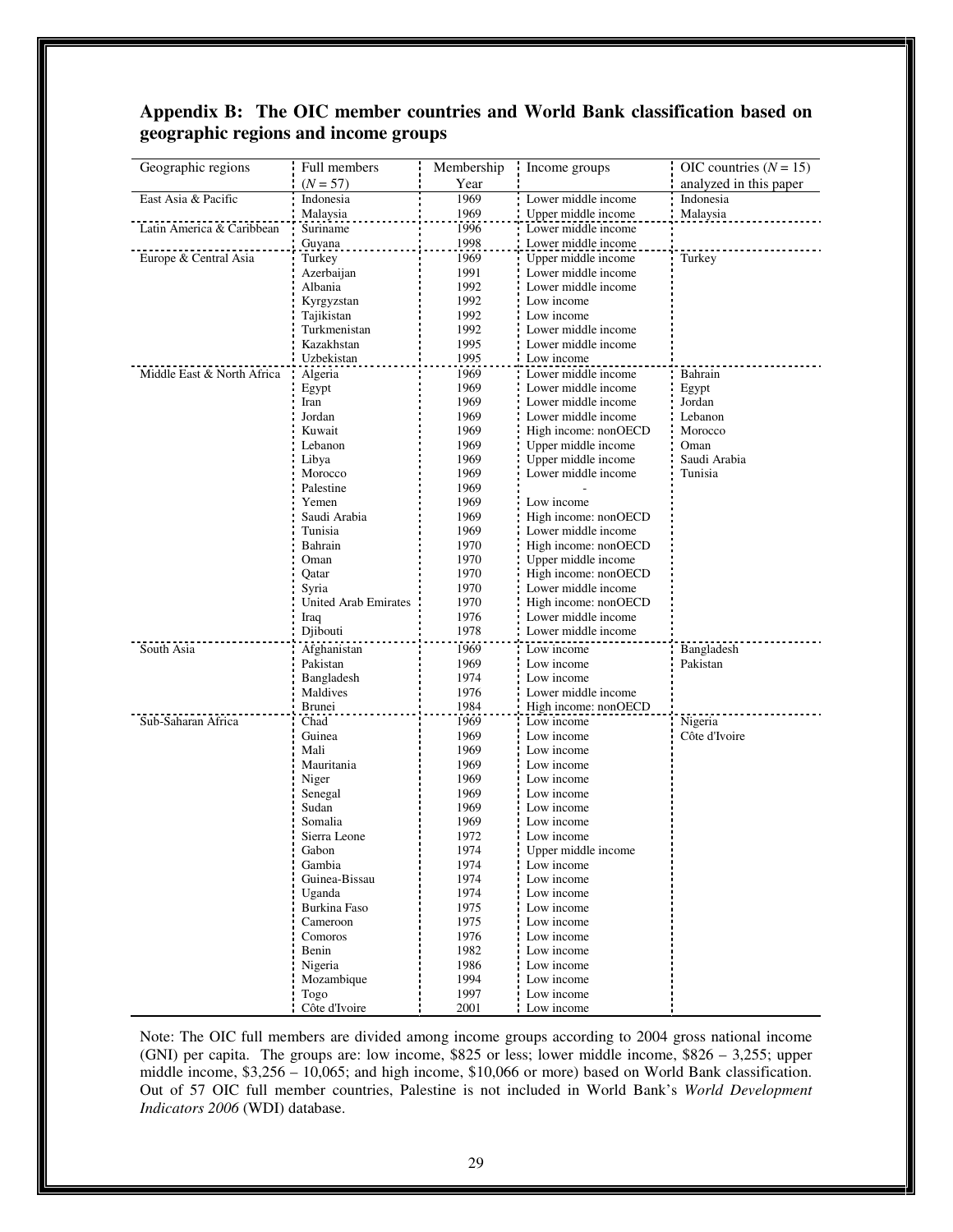## **References**

Baran, D., 2004, Situation in the capital market of Slovakia, *Ekonomika* 1-10.

- Claessens, S., S. Djankov, and D. Klingebiel, 2000, Stock markets in transition economies, Financial Sector Discussion Paper No. 5, The World Bank.
- Claessens, S., D. Klingebiel, and S. Schmukler, 2002, The future of stock exchanges in emerging economies: evolution and prospects, *Brookings-Wharton Papers on Financial Services* 167-212.
- Claessens, S., R. Lee, and J. Zechner, 2003, The future of stock exchanges in European Union Accession Countries, Corporation of London, 1-35.
- Cybo-Ottone, A., C. Di Noia, and M. Murgia, 2000, Recent development in the structure of securities markets, *Brookings-Wharton Papers on Financial Services* 223-282.
- Di Noia, Carmine, 2001, Competition and integration among stock exchanges in Europe: Network effects, implicit mergers and remote access, *European Financial Management* 7, 39-72.
- FEAS, 2001, Best practices for the development of stock exchanges in transition economics, Working group on capital markets development of the federation of Euro-Asian stock exchanges, 1-82.
- Goldberg, L., J. Kambhu, J. Mahoney, L. Radecki, and A. Sarkar, 2002, Securities trading and settlement in Europe: Issues and Outlook, The Federal Reserve Bank of New York, *Current Issues in Economics and Finance* 1-6.
- Hargis, K., and P. Ramanlal, 1998, When does internationalization enhance the development of domestic stock markets?, *Journal of Financial Intermediation* 7, 263-292.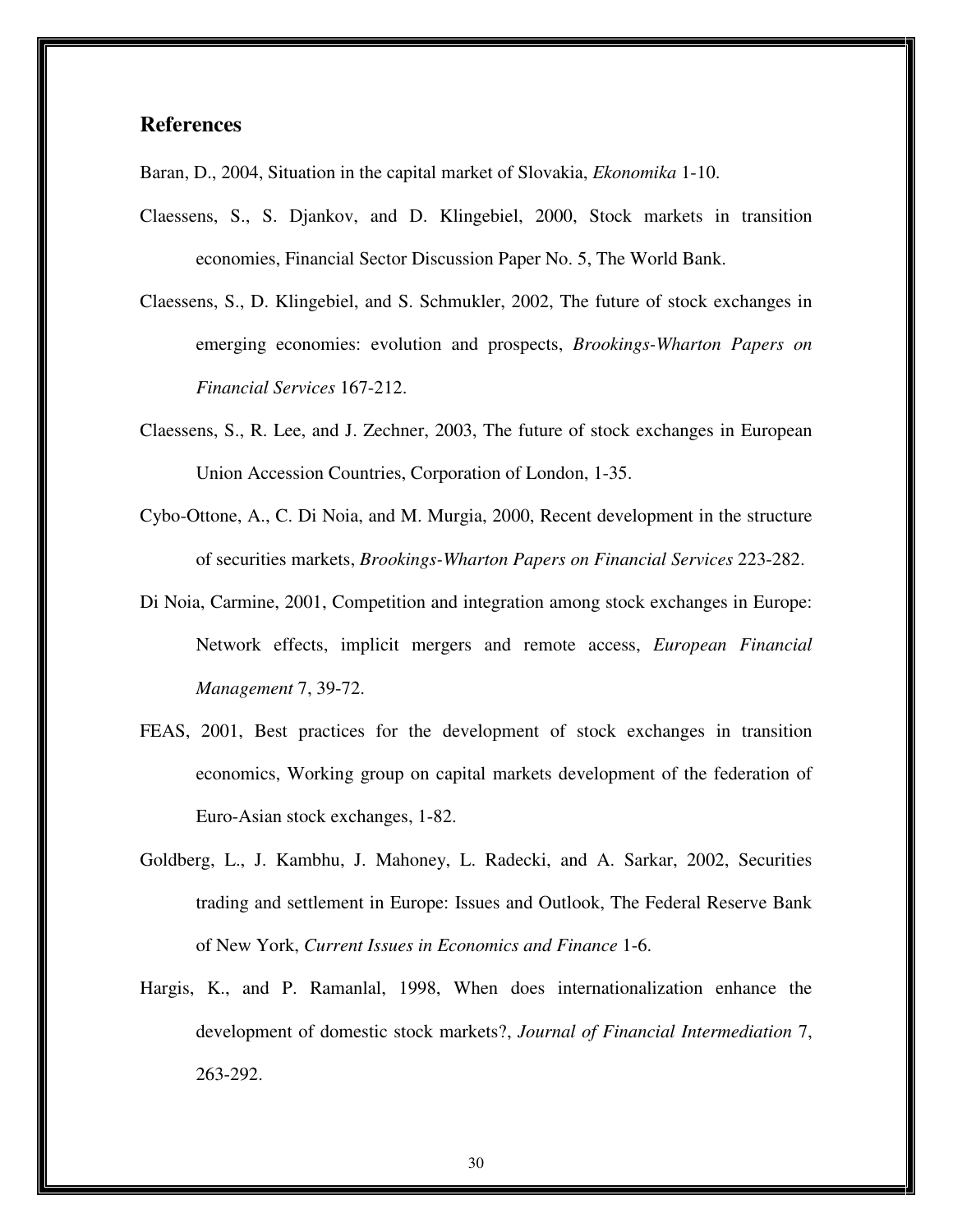- Johansen, S., and K. Juselius, 1990, Maximum likelihood estimation and inference on cointegration with application to the demand for money, *Oxford Bulletin of Economics and Statistics* 52, 169–210.
- Karolyi, G., 1998, Why do companies list shares abroad? A survey of the evidence and it managerial implications, *Journal of Financial Market, Institutions and Instruments* 7, 1-60.
- Khan, M., and A. Senhadji, 2000, Financial Development and Economic Growth: An Overview, IMF Working Paper.
- King, R., and R. Levine, 1993, Finance, Entrepreneurship, and Growth: Theory and Evidence, *Journal of Monetary Economics* 32, 513-542.
- Lau, S., and T. Mclnish, 2002, Cross-listings and home market trading volume: The case of Malaysia and Singapore, *The Journal of Financial Research* 25, 477-484.
- Lee, R., 2002, The future of securities exchanges, The Wharton Financial Institutions Center.
- Levine, R., and S. Schmukler, 2006, Internationalization and stock market liquidity, *Review of Finance* 10, 153-187.
- London Economics, 2002, Quantification of the Macro-Economic impact of integration of EU financial markets, 1-207.
- McAndrews, J., and C. Stefanadis, 2002, The consolation of European stock exchanges, The Federal Reserve Bank of New York, *Current Issues in Economics and Finance* 1-6.
- Ramos, S., 2003, Competition between stock exchanges: A survey, HEC Lausanne, FAME and CEMAF/ISCTE, 1-35.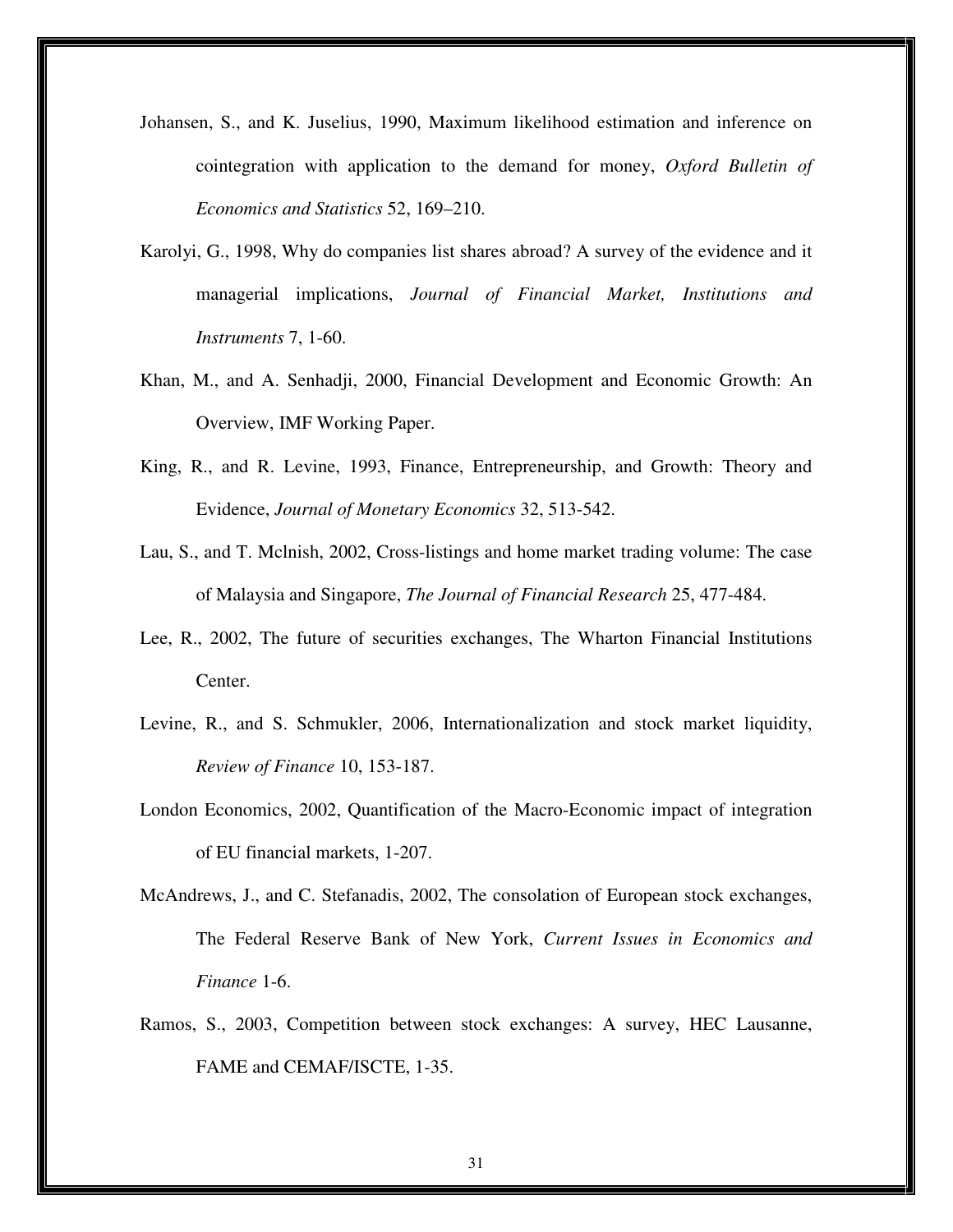- SESRTCIC, 2005, Stock Exchange Alliances and a Mechanism for Cooperation among the OIC Member States in the Area of Financial Markets, *Journal of Economic Cooperation* 262, 35-68.
- SESRTCIC, 2006, Cooperation among the Stock Exchanges of the OIC Member Countries, *Journal of Economic Cooperation* 27, 121-162.
- Steil, B., 2001, Creating securities markets in developing countries: A new approach for the age of automated trading, *International finance* 4, 257-278.
- Yu, J., and M. K. Hassan, 2007, Global and regional integration of the Middle East and North African (MENA) stock markets, *The Quarterly Review of Economics and Finance,* Forthcoming.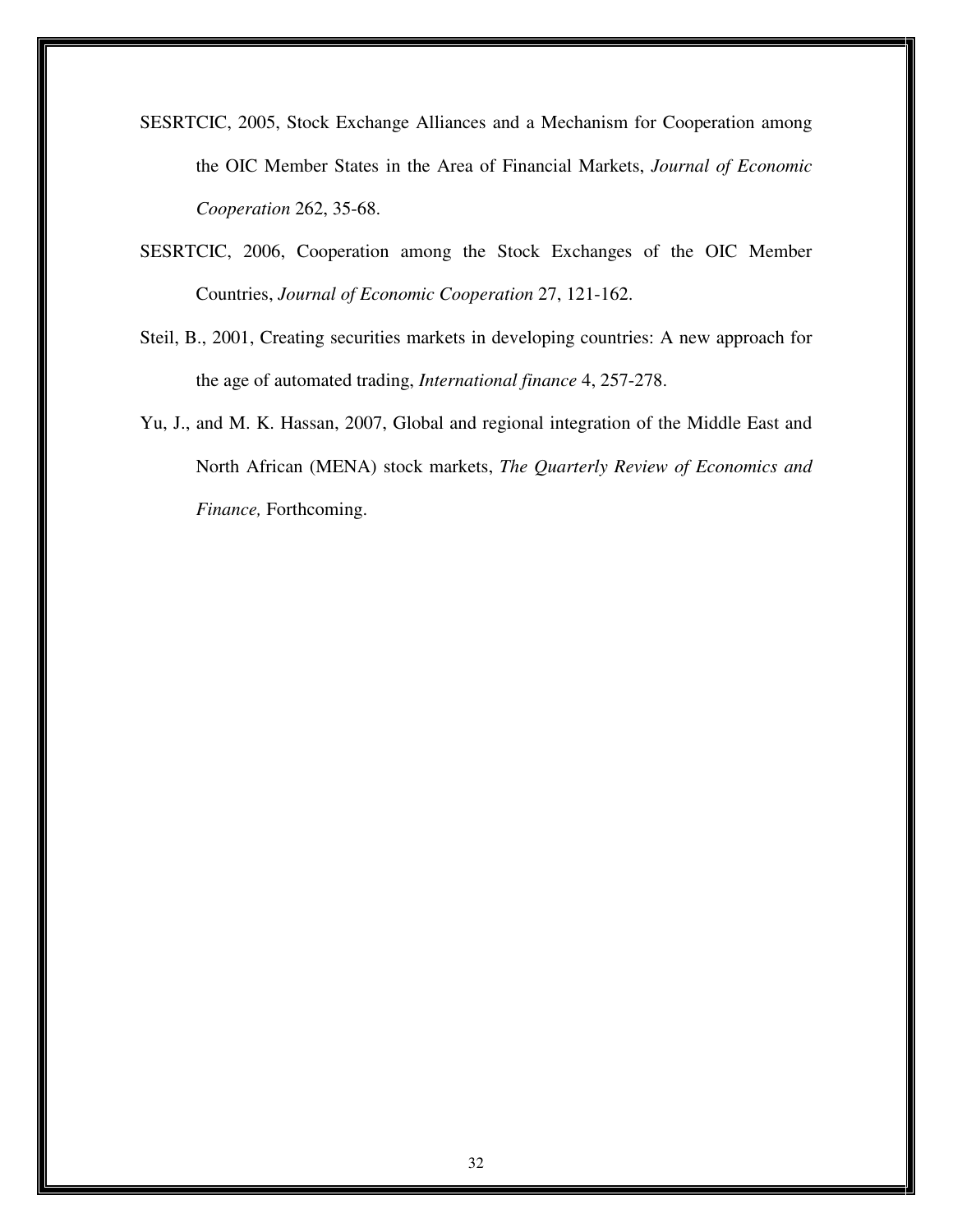## **Table 1. Characteristics of OIC stock exchanges**

|               | Market Capitalization / GDP<br>$(\%)$ |                |            |       | Value Traded / Market Capitalization<br>$(\%)$ |        | Number of Listed Domestic Companies<br>(End of period) |            |        |  |
|---------------|---------------------------------------|----------------|------------|-------|------------------------------------------------|--------|--------------------------------------------------------|------------|--------|--|
|               | 1999                                  | 2001           | 2003       | 1999  | 2001                                           | 2003   | 1999                                                   | 2001       | 2003   |  |
| Indonesia     | 46                                    | 14             | 23         | 5.17  | 3.44                                           | 7.11   | 58                                                     | 66         | 58     |  |
| Malaysia      | 184                                   | 136            | 162        | 2.08  | 2.58                                           | 4.15   | 147                                                    | 135        | 105    |  |
| Turkey        | 61                                    | $32\,$         | 28         | 11.58 | 21.33                                          | 21.89  | 58                                                     | 60         | 46     |  |
| Bahrain       | 108                                   | 83             | 100        | 0.52  | 0.10                                           | 0.58   | 15                                                     | 13         | 11     |  |
| Egypt         | 36                                    | 25             | 33         | 6.98  | 5.43                                           | 5.11   | 66                                                     | 72         | 52     |  |
| Jordan        | 71                                    | 70             | 108        | 1.40  | 0.68                                           | 2.08   | 41                                                     | 34         | 29     |  |
| Lebanon       | 12                                    | $\,8\,$        | $\sqrt{6}$ | 0.20  | 0.41                                           | 0.44   | 5                                                      | $\sqrt{6}$ | 6      |  |
| Morocco       | 39                                    | 27             | 30         | 1.06  | 1.60                                           | 0.75   | $18\,$                                                 | 21         | 19     |  |
| Oman          | 27                                    | 13             | 23         | 1.00  | 1.66                                           | 2.42   | 34                                                     | 29         | $27\,$ |  |
| Saudi Arabia  | 38                                    | 40             | 73         | 2.52  | 3.50                                           | 5.53   | 21                                                     | 21         | $27\,$ |  |
| Tunisia       | 13                                    | 12             | 10         | 0.57  | 1.23                                           | 0.55   | 13                                                     | 18         | 19     |  |
| Bangladesh    | $\overline{2}$                        | $\overline{2}$ | 3          | 0.95  | 3.95                                           | 3.22   | 49                                                     | 60         | 59     |  |
| Pakistan      | 11                                    | $\tau$         | $20\,$     | 16.51 | 74.52                                          | 268.35 | 53                                                     | 42         | 41     |  |
| Nigeria       | $\,8\,$                               | 11             | 16         | 0.34  | 1.50                                           | 2.45   | 28                                                     | 27         | 32     |  |
| Côte d'Ivoire | 12                                    | 11             | 12         | 0.07  | 0.06                                           | 0.30   | 12                                                     | 12         | 12     |  |

The tables describe the characteristics of OIC stock exchanges. Market summary data is collected from S&P's Emerging Market Data Base (EMDB).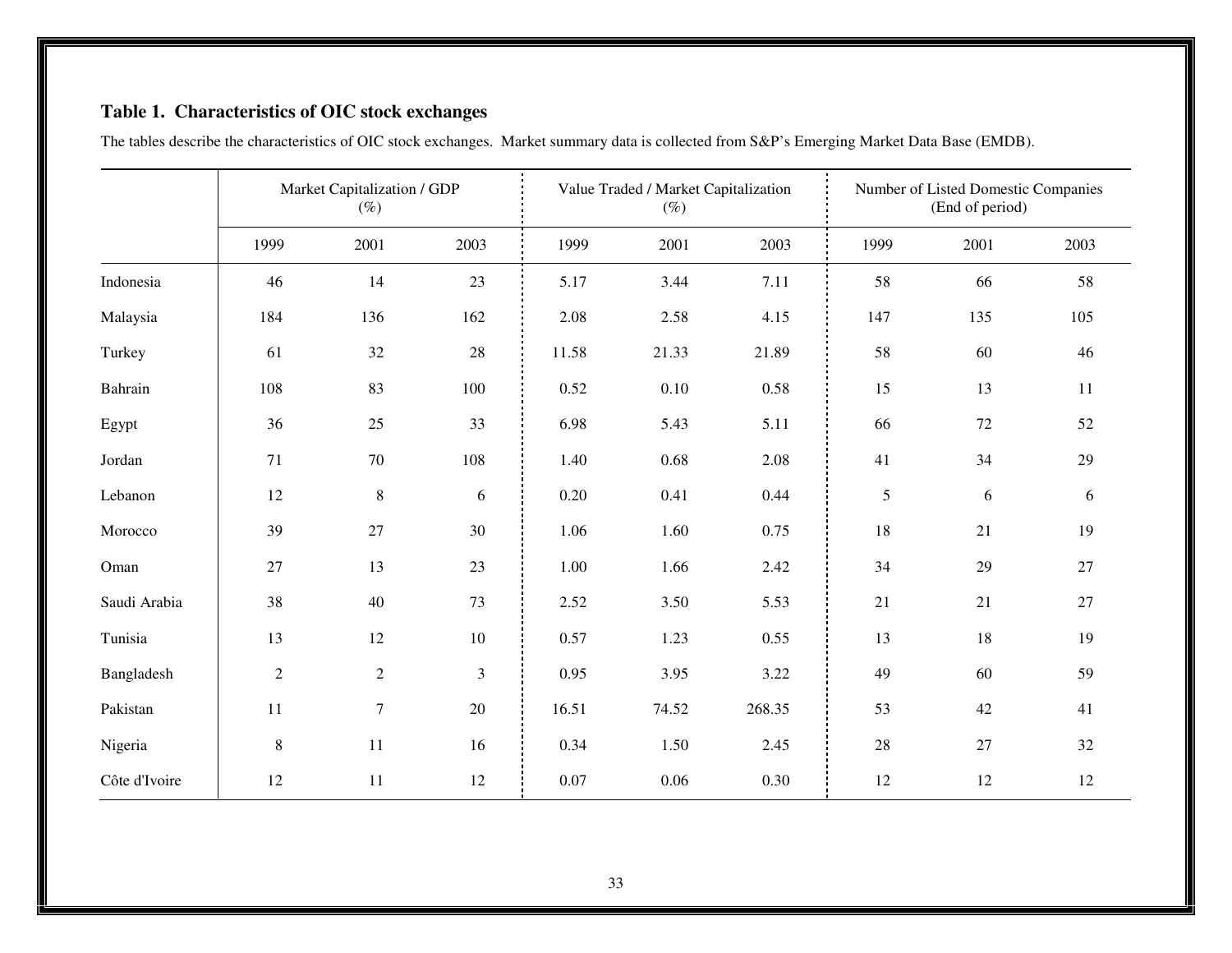## **Table 2. Summary statistics**

The table describes summary statistics of monthly S&P/IFCG price index returns (sample periods: January 1999 – March 2003) for 15 OIC stock markets. The *p* values are reported in square brackets for Jarque-Bera normality tests.

|               | Mean      | Median    | Maximum | Minimum   | Std. Dev. | Skewness  | Kurtosis |         | Jarque-Bera Normality Tests |
|---------------|-----------|-----------|---------|-----------|-----------|-----------|----------|---------|-----------------------------|
| Indonesia     | 0.0058    | $-0.0005$ | 0.4067  | $-0.2148$ | 0.1454    | 0.7063    | 2.9285   | 4.2509  | [0.1194]                    |
| Malaysia      | 0.0057    | $-0.0070$ | 0.3446  | $-0.1290$ | 0.0866    | 1.1137    | 5.8767   | 28.1283 | [0.0000]                    |
| Turkey        | 0.0149    | $-0.0409$ | 0.7129  | $-0.4052$ | 0.2164    | 0.7046    | 3.8846   | 5.8830  | [0.0528]                    |
| Bahrain       | $-0.0036$ | $-0.0034$ | 0.1087  | $-0.1121$ | 0.0360    | 0.1477    | 5.3561   | 11.9813 | [0.0025]                    |
| Egypt         | $-0.0195$ | $-0.0246$ | 0.1897  | $-0.1262$ | 0.0682    | 0.9020    | 3.8968   | 8.6254  | [0.0134]                    |
| Jordan        | 0.0001    | $-0.0079$ | 0.1252  | $-0.0699$ | 0.0351    | 0.9111    | 4.5844   | 12.3897 | [0.0020]                    |
| Lebanon       | $-0.0108$ | $-0.0142$ | 0.2139  | $-0.1882$ | 0.0782    | 0.5788    | 4.2505   | 6.1708  | [0.0457]                    |
| Morocco       | $-0.0092$ | $-0.0171$ | 0.1103  | $-0.0837$ | 0.0459    | 0.4041    | 2.3889   | 2.1819  | [0.3359]                    |
| Oman          | 0.0005    | $-0.0237$ | 0.1889  | $-0.1184$ | 0.0659    | 1.0984    | 4.1283   | 12.9605 | [0.0015]                    |
| Saudi Arabia  | 0.0123    | 0.0136    | 0.1052  | $-0.1260$ | 0.0421    | $-0.3848$ | 4.0949   | 3.8059  | [0.1491]                    |
| Tunisia       | $-0.0026$ | $-0.0134$ | 0.2039  | $-0.0842$ | 0.0547    | 1.4430    | 5.9548   | 36.2524 | [0.0000]                    |
| Bangladesh    | $-0.0052$ | $-0.0150$ | 0.1793  | $-0.1317$ | 0.0592    | 0.6326    | 3.7142   | 4.4853  | [0.1062]                    |
| Pakistan      | 0.0173    | 0.0020    | 0.3566  | $-0.2228$ | 0.1234    | 0.7719    | 3.5157   | 5.6292  | [0.0599]                    |
| Nigeria       | 0.0172    | 0.0015    | 0.2780  | $-0.2085$ | 0.0811    | 0.6728    | 5.1134   | 13.3386 | [0.0013]                    |
| Côte d'Ivoire | $-0.0056$ | $-0.0171$ | 0.1796  | $-0.1064$ | 0.0553    | 1.0744    | 4.6471   | 15.5772 | [0.0004]                    |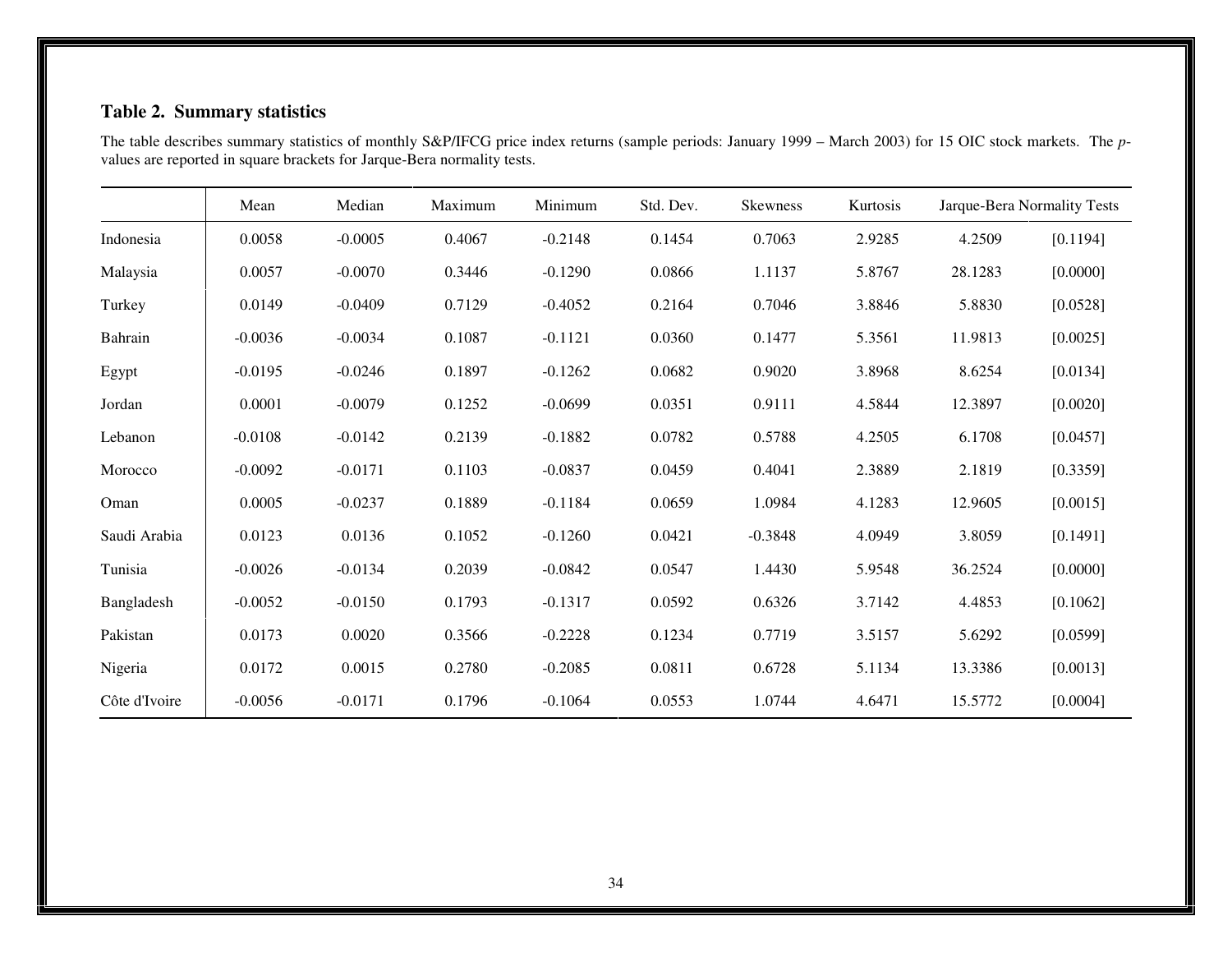## **Table 3. Unit root tests for OIC stock markets**

The table reports the results of ADF and PP unit root tests. The null hypothesis  $(H_0)$  of ADF and PP tests is that the monthly OIC index have a unit root. We include an intercept and trend in test equations. The optimal numbers of lags and bandwidths of ADF and PP tests are chosen based on the<br>values of Schwarz Information Criteria (SIC) and Newey-West automatic bandwi in square brackets. Fully-detailed estimation results are available from the author upon request.

| Countries     |             | The augmented Dickey-Fuller (ADF) test |                                       |          | The Phillips-Perron (PP) test |          |                                       |             |          |                  |  |
|---------------|-------------|----------------------------------------|---------------------------------------|----------|-------------------------------|----------|---------------------------------------|-------------|----------|------------------|--|
|               |             | Levels<br>(OIC index)                  | 1st difference<br>(OIC index returns) |          | Levels<br>(OIC index)         |          | 1st difference<br>(OIC index returns) |             |          |                  |  |
|               | t-statistic | Prob.                                  | t-statistic                           | Prob.    | Adj. t-stat                   | Prob.    | Bandwidth                             | Adj. t-stat | Prob.    | Bandwidth        |  |
| Indonesia     | $-1.5628$   | [0.4939]                               | $-6.4575$                             | [0.0000] | $-1.6424$                     | [0.4538] | $\mathbf{1}$                          | $-6.4396$   | [0.0000] | 5                |  |
| Malaysia      | $-1.8552$   | [0.3503]                               | $-6.0029$                             | [0.0000] | $-1.9893$                     | [0.2905] | $\mathbf{1}$                          | $-6.0029$   | [0.0000] | $\mathbf{0}$     |  |
| Turkey        | $-1.3306$   | [0.6082]                               | $-6.9559$                             | [0.0000] | $-1.5036$                     | [0.5236] | $\overline{4}$                        | $-6.9558$   | [0.0000] | 3                |  |
| Bahrain       | $-1.3516$   | [0.5983]                               | $-8.9731$                             | [0.0000] | $-1.2031$                     | [0.6661] | $\overline{4}$                        | $-9.0801$   | [0.0000] | 3                |  |
| Egypt         | $-1.3060$   | [0.6196]                               | $-4.7439$                             | [0.0003] | $-1.4041$                     | [0.5729] | $\overline{3}$                        | $-4.6886$   | [0.0004] | $\mathbf{1}$     |  |
| Jordan        | $-1.3458$   | [0.6011]                               | $-6.5201$                             | [0.0000] | $-1.4411$                     | [0.5548] | $\mathfrak{Z}$                        | $-6.5548$   | [0.0000] | 3                |  |
| Lebanon       | $-2.8484$   | [0.0589]                               | $-8.6001$                             | [0.0000] | $-2.8836$                     | [0.0544] | $\overline{4}$                        | $-12.3573$  | [0.0000] | 20               |  |
| Morocco       | $-1.9247$   | [0.3186]                               | $-7.5124$                             | [0.0000] | $-2.1705$                     | [0.2193] | 2                                     | $-7.5124$   | [0.0000] | $\boldsymbol{0}$ |  |
| Oman          | $-1.9151$   | [0.3229]                               | $-6.9438$                             | [0.0000] | $-1.9928$                     | [0.2890] | 3                                     | $-6.9447$   | [0.0000] | 3                |  |
| Saudi Arabia  | $-1.7872$   | [0.3825]                               | $-6.9378$                             | [0.0000] | $-1.8001$                     | [0.3763] | 3                                     | $-6.9395$   | [0.0000] | $\overline{2}$   |  |
| Tunisia       | $-0.9764$   | [0.7548]                               | $-6.2181$                             | [0.0000] | $-0.6306$                     | [0.8541] | $\overline{4}$                        | $-9.2476$   | [0.0000] | 5                |  |
| Bangladesh    | $-1.4328$   | [0.5589]                               | $-7.2412$                             | [0.0000] | $-1.2901$                     | [0.6272] | $\overline{2}$                        | $-7.3071$   | [0.0000] | 6                |  |
| Pakistan      | $-1.6044$   | [0.4729]                               | $-6.8073$                             | [0.0000] | $-1.7348$                     | [0.4079] | 2                                     | $-6.8073$   | [0.0000] | $\boldsymbol{0}$ |  |
| Nigeria       | $-0.7098$   | [0.8348]                               | $-6.1916$                             | [0.0000] | $-0.1618$                     | [0.9363] | 49                                    | $-11.4578$  | [0.0000] | 48               |  |
| Côte d'Ivoire | $-2.2208$   | [0.2017]                               | $-7.1502$                             | [0.0000] | $-2.3246$                     | [0.1684] | 5                                     | $-7.3046$   | [0.0000] | 5                |  |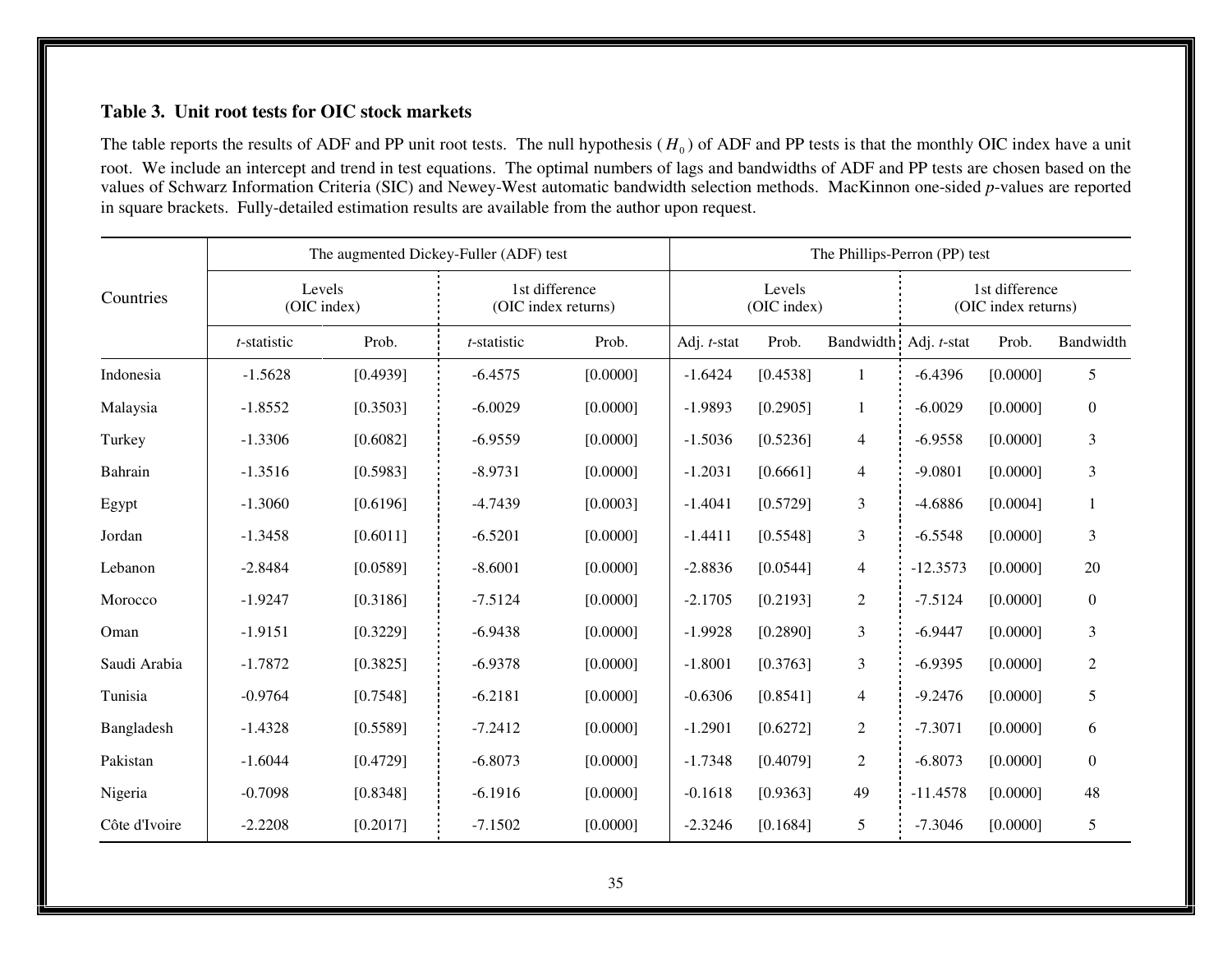## **Table 4. Johansen – Juselius cointegration tests**

The following table summarizes the estimation results of Johansen – Juselius cointegration tests for only those combinations that reveal significant cointegration linkages among OIC stock markets.

| Model Assumptions:                                     | (a)              | (b)              | (c)              | (d)              | (e)              |
|--------------------------------------------------------|------------------|------------------|------------------|------------------|------------------|
| Data Trend                                             | None             | None             | Linear           | Linear           | Quadratic        |
| Test Type                                              | No Intercept     | Intercept        | Intercept        | Intercept        | Intercept        |
|                                                        | No Trend         | No Trend         | No Trend         | Trend            | Trend            |
| Number of cointegrating relations by models (columns): |                  |                  |                  |                  |                  |
| 1. Indonesia and Malaysia                              |                  |                  |                  |                  |                  |
| Trace statistic                                        | $\boldsymbol{0}$ | $\boldsymbol{0}$ | 2                | $\boldsymbol{0}$ | $\overline{c}$   |
| Max-Eigenvalue statistic                               | $\theta$         | $\theta$         | $\boldsymbol{0}$ | $\Omega$         | $\boldsymbol{0}$ |
| 2. Turkey and Bahrain                                  |                  |                  |                  |                  |                  |
| Trace statistic                                        | $\boldsymbol{0}$ | $\boldsymbol{0}$ | 2                | $\boldsymbol{0}$ | $\boldsymbol{0}$ |
| Max-Eigenvalue statistic                               | $\theta$         | $\theta$         | $\boldsymbol{0}$ | $\boldsymbol{0}$ | $\boldsymbol{0}$ |
| 3. Turkey and Egypt                                    |                  |                  |                  |                  |                  |
| Trace statistic                                        | 2                | 1                | 2                | 1                | 2                |
| Max-Eigenvalue statistic                               | $\overline{2}$   | 1                | $\boldsymbol{0}$ | 1                | $\boldsymbol{0}$ |
| 4. Turkey and Jordan                                   |                  |                  |                  |                  |                  |
| Trace statistic                                        | $\theta$         | $\boldsymbol{0}$ | 1                | $\overline{0}$   | $\boldsymbol{0}$ |
| Max-Eigenvalue statistic                               | $\theta$         | $\theta$         | $\boldsymbol{0}$ | $\mathbf{0}$     | $\boldsymbol{0}$ |
| 5. Egypt and Morocco                                   |                  |                  |                  |                  |                  |
| Trace statistic                                        | 1                | 1                | $\mathbf{1}$     | $\boldsymbol{0}$ | $\mathbf{1}$     |
| Max-Eigenvalue statistic                               | 1                | 1                | 1                | $\boldsymbol{0}$ | 1                |
| 6. Jordan and Lebanon                                  |                  |                  |                  |                  |                  |
| Trace statistic                                        | $\mathbf{0}$     | $\boldsymbol{0}$ | $\boldsymbol{0}$ | $\overline{0}$   | 2                |
| Max-Eigenvalue statistic                               | $\theta$         | $\theta$         | 0                | $\mathbf{0}$     | $\boldsymbol{0}$ |
| 7. Jordan and Saudi Arabia                             |                  |                  |                  |                  |                  |
| Trace statistic                                        | 1                | $\boldsymbol{0}$ | $\boldsymbol{0}$ | $\boldsymbol{0}$ | $\boldsymbol{0}$ |
| Max-Eigenvalue statistic                               | 1                | $\boldsymbol{0}$ | $\boldsymbol{0}$ | $\boldsymbol{0}$ | $\boldsymbol{0}$ |
| 8. Lebanon and Morocco                                 |                  |                  |                  |                  |                  |
| Trace statistic                                        | 2                | 1                | 2                | $\theta$         | $\boldsymbol{0}$ |
| Max-Eigenvalue statistic                               | $\overline{2}$   | 1                | $\overline{c}$   | $\mathbf{0}$     | $\mathbf{0}$     |
| 9. Morocco and Oman                                    |                  |                  |                  |                  |                  |
| Trace statistic                                        | 1                | $\boldsymbol{0}$ | $\boldsymbol{0}$ | $\boldsymbol{0}$ | 1                |
| Max-Eigenvalue statistic                               | 1                | 0                | 0                | 1                | 1                |
| 10. Morocco and Saudi Arabia                           |                  |                  |                  |                  |                  |
| Trace statistic                                        | 1                | 1                | 2                | $\boldsymbol{0}$ | $\boldsymbol{0}$ |
| Max-Eigenvalue statistic                               | 1                | $\boldsymbol{0}$ | $\boldsymbol{0}$ | $\theta$         | $\boldsymbol{0}$ |